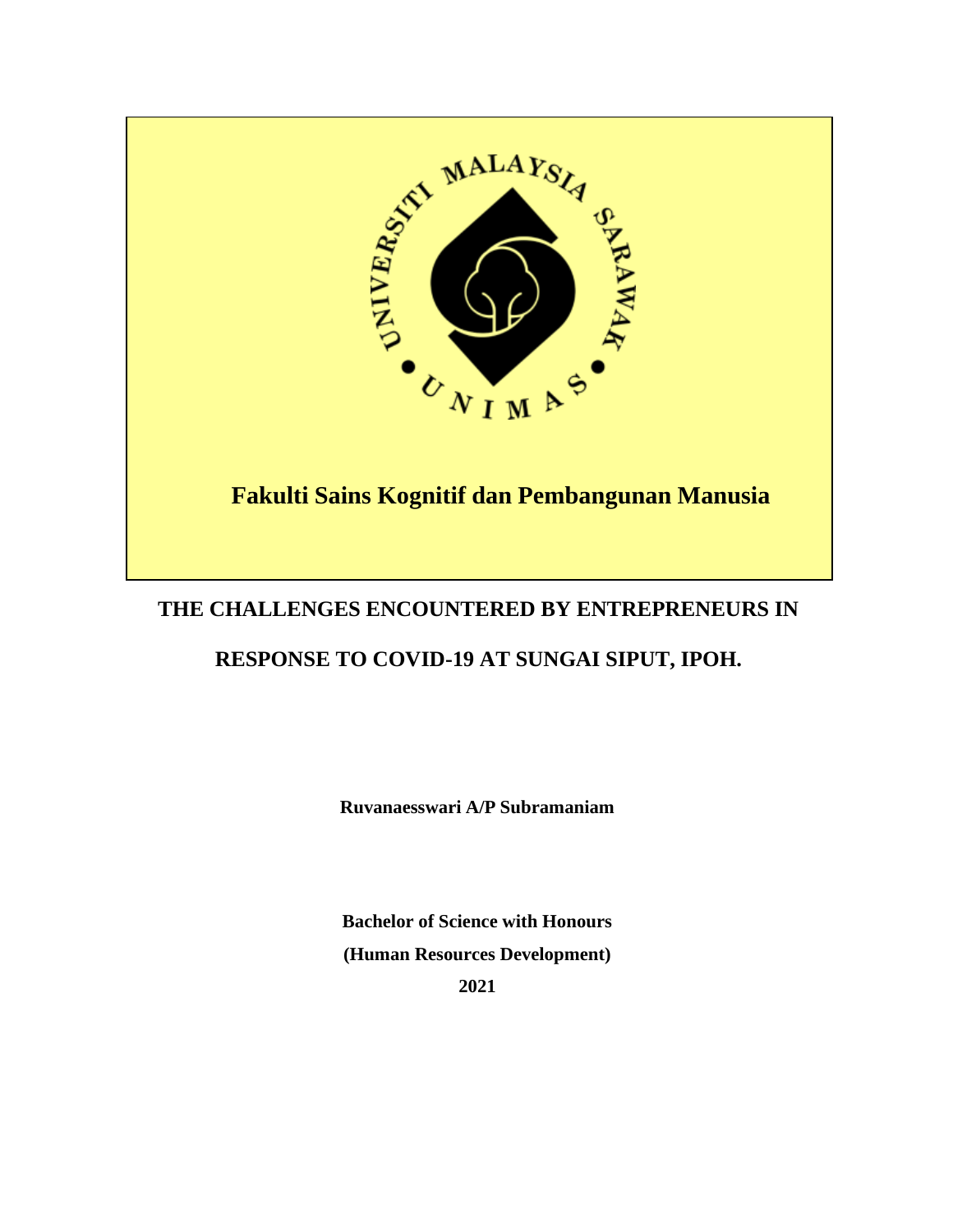The project entitled 'The Challenges Encountered by Entrepreneurs in Response to Covid-19 at Sungai Siput,Ipoh' was prepared by *Ruvanaesswari A/P Subramaniam* and submitted to the Faculty of Cognitive Sciences and Human Development in partial fulfillment of the requirements for a Bachelor of Science with Honours (Human Resource Development)

Received for examination by:

mattani Dr Hana Hamidi (Dr. Hana binti Hamidi)

Date:

9/8/2021

**Grade** A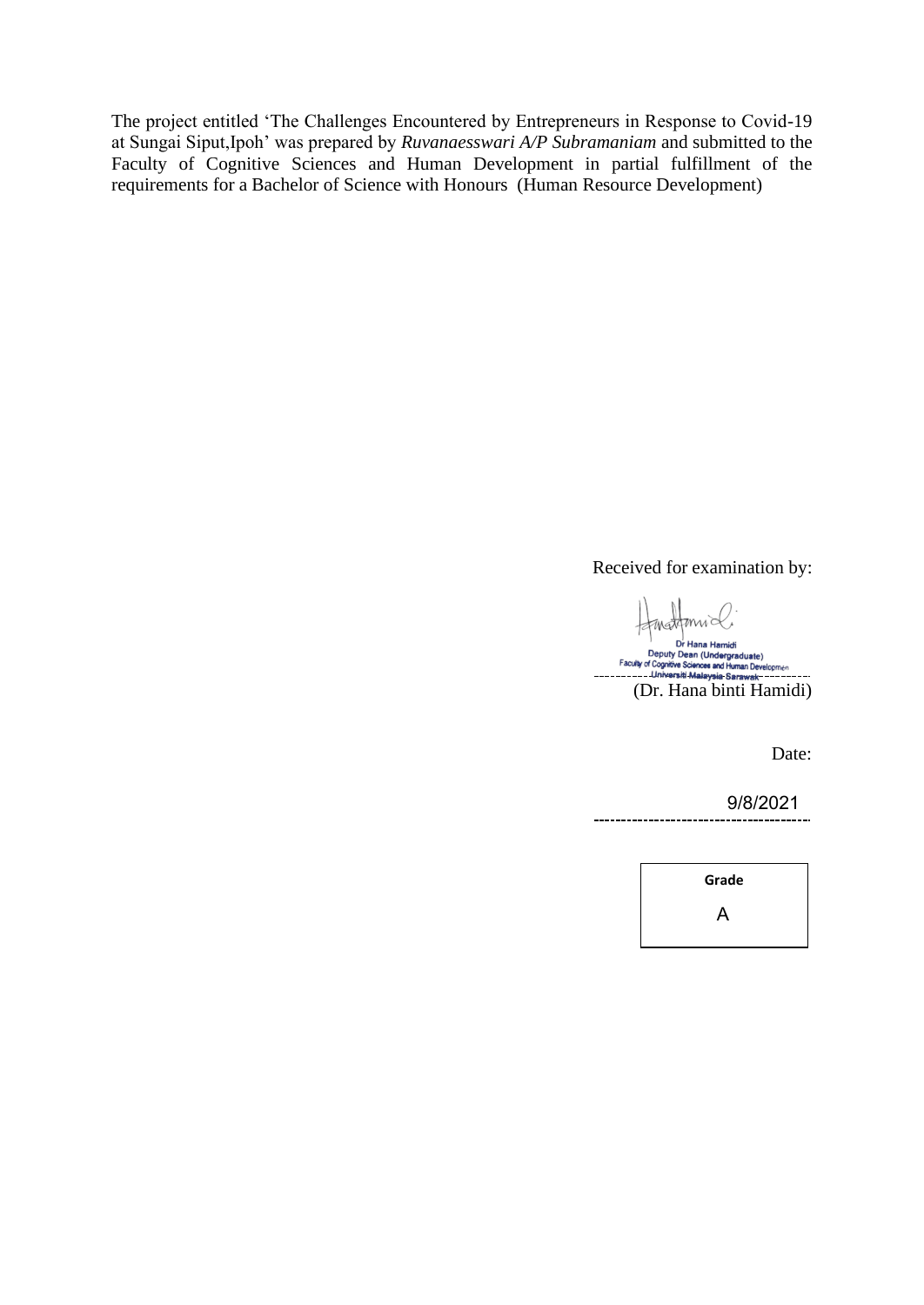#### **UNIVERSITI MALAYSIA SAWARAK**

Grade: \_\_\_\_\_\_A

**Please tick ()** Final Year Project Report Masters PhD

#### **DECLARATION OF ORIGINAL WORK**

This declaration is made on the 2nd day of July 2021.

#### **Student's Declaration**:

I RUVANAESSWARI A/P SUBRAMANIAM, 67605, FACULTY OF COGNITIVE SCIENCES AND HUMAN DEVELOPMENT hereby declare that the work entitled, THE CHALLENGES ENCOUNTERED BY ENTREPRENEURS IN RESPONSE TO COVID-19 AT SUNGAI SIPUT, IPOH is my original work. I have not copied from any other students' work or from any other sources except where due reference or acknowledgement is made explicitly in the text, nor has any part been written for me by another person.

Ruva Subramaniam

2nd July 2021

Date submitted **RUVANAESSWARI A/P SUBRAMANIAM (67605)** 

#### **Supervisor's Declaration:**

I DR. HANA BINTI HAMIDI, hereby certifies that the work entitled, THE CHALLENGES ENCOUNTERED BY ENTREPRENEURS IN RESPONSE TO COVID-19 AT SUNGAI SIPUT,IPOH was prepared by the above named student, and was submitted to the "FACULTY" as a \* partial/full fulfillment for the conferment of BACHELOR OF SCIENCE WITH HONOURS (HUMAN RESOURCE DEVELOPMENT) and the aforementioned work, to the best of my knowledge, is the said student's work

Received for examination by:

Dr Hana Hamidi Deputy Dean (Undergraduate) Faculty of Cognitive Sciences and Human Development Universiti Malaysia Sarawak (DR. HANA BINTI HAMIDI)

<sub>Date:</sub> 9/8/2021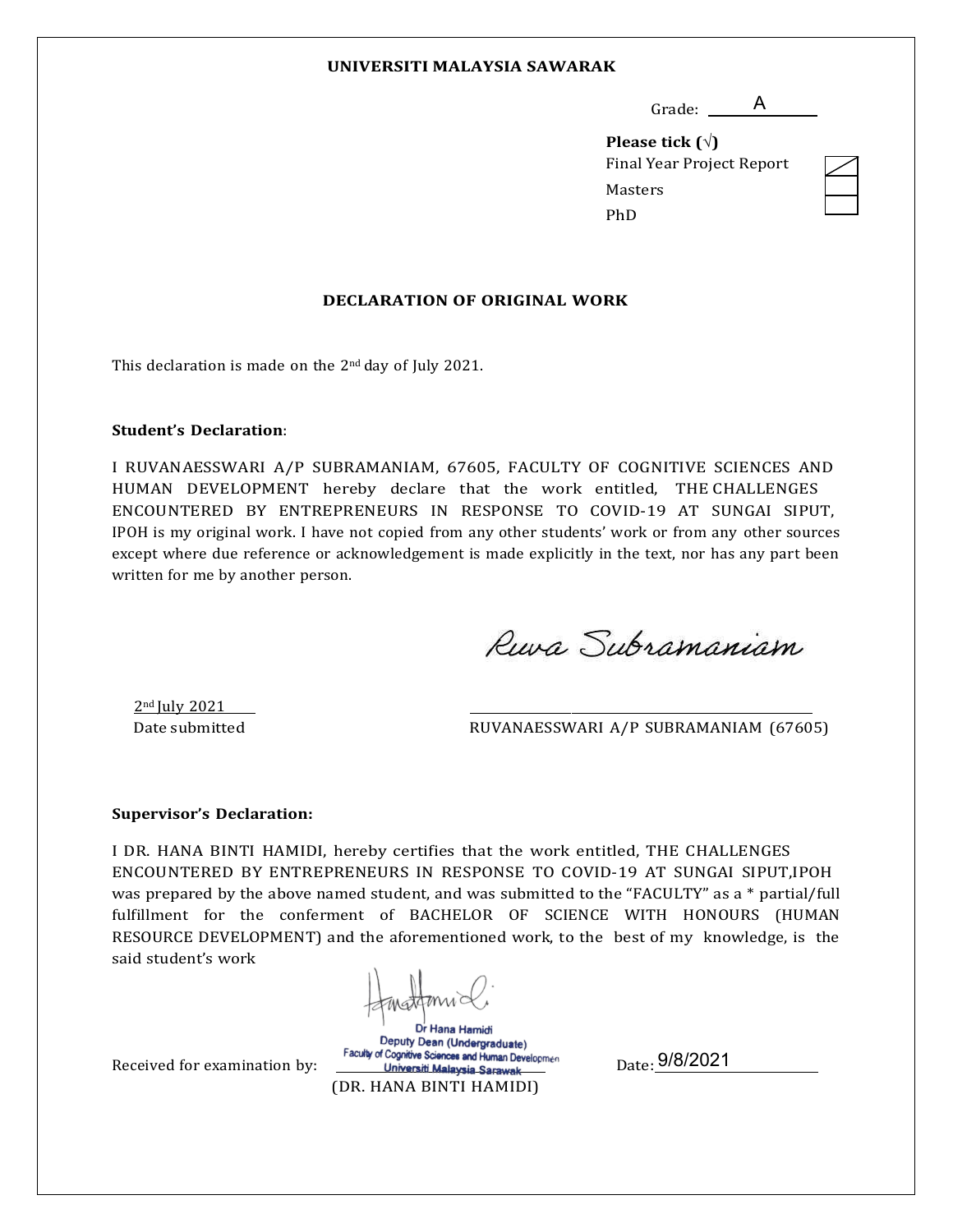I declare this Project/Thesis is classified as (Please tick  $(\sqrt{})$ ):

**CONFIDENTIAL** (Contains confidential information under the Official Secret Act 1972)**\* RESTRICTED** (Contains restricted information as specified by the organisation where

research was done)**\***

**OPEN ACCESS**

#### **Validation of Project/Thesis**

I therefore duly affirmed with free consent and willingness declared that this said Project/Thesis shall be placed officially in the Centre for Academic Information Services with the abide interest and rights as follows:

- This Project/Thesis is the sole legal property of Universiti Malaysia Sarawak (UNIMAS).
- The Centre for Academic Information Services has the lawful right to make copies for the purpose of academic and research only and not for other purpose.
- The Centre for Academic Information Services has the lawful right to digitise the content to for the Local Content Database.
- The Centre for Academic Information Services has the lawful right to make copies of the Project/Thesis for academic exchange between Higher Learning Institute.
- No dispute or any claim shall arise from the student itself neither third party on this Project/Thesis once it becomes sole property of UNIMAS.
- This Project/Thesis or any material, data and information related to it shall not be distributed, published or disclosed to any party by the student except with UNIMAS permission.

Rura Subramaniam

 $(2<sup>nd</sup>]$ uly 2021) (Date)

Dr Hana Hamidi Deputy Dean (Undergraduate) Faculty of Cognitive Sciences and Human Development Universiti Malaysia Sarawak

Student's signature Supervisor's signature:

9/8/2021

Current Address:

NO 551, TAMAN HEAWOOD, 31100 SUNGAI SIPUT (U), PERAK DARUL RIDZUAN.

Notes: **\*** If the Project/Thesis is **CONFIDENTIAL** or **RESTRICTED**, please attach together as annexure a letter from the organisation with the period and reasons of confidentiality and restriction.

[The instrument was duly prepared by The Centre for Academic Information Services]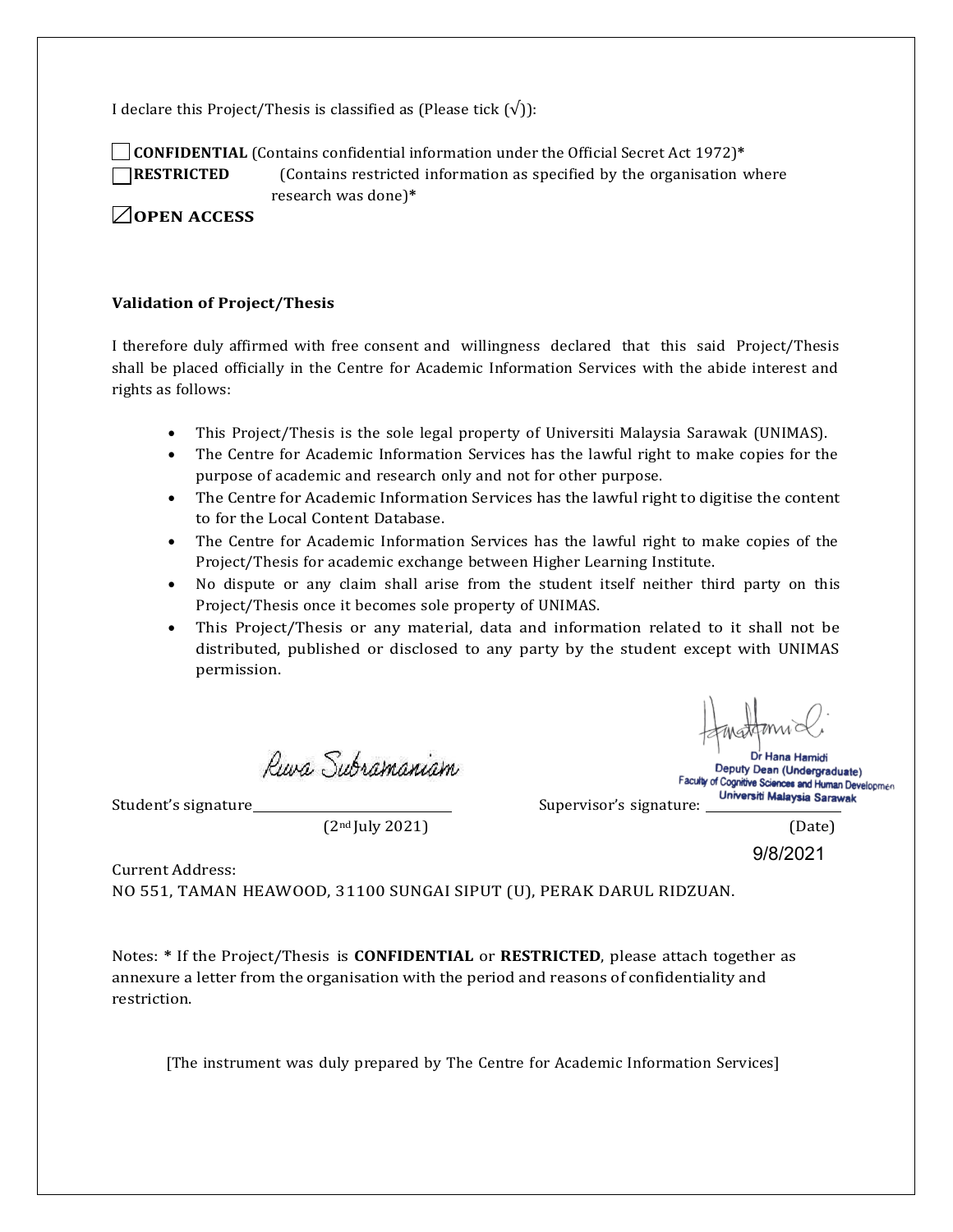### **ACKNOWLEDGEMENT**

First and foremost, I would like to thank my final year project supervisor, Dr. Hana binti Hamidi for all the advice, supports, guidance and thoughtfulness throughout the study. The first time I proposed my title to Dr. Hana and presented her my ideas for the title of Final Year Project that I would like to focus on Dr. Hana did not reject my topic but suggested me to do something different and out of the box. At that point of time, I challenged myself to come up with something new and crucial issue. An interesting issue that is the talk of the town currently. Throughout my writing, Dr Hana shared her knowledge on the topic and motivated me to do better.

Secondly, I would like to thank Dr. Siti Mariam binti Abdullah for being the evaluator of my final year project presentations. During my presentations, Dr. Siti has given me positive comments and gave me ideas on how to improvise my writing. Furthermore, I would like to grab this opportunity to thank my informants that has provided me with all the necessary information for this study. I would not have gotten a clearer picture on the challenges encountered by them in response to Covid-19 without their information.

On top of that, I would like to dedicate this project paper to my beloved parents and siblings with a gratitude of thanks. Without their unconditional love and support in terms of giving motivation and financially supporting me, I would not have come this far. Furthermore, not forgetting my fellow friends that stood by me from the start till the end. Their encouragement and support were so helpful throughout in UNIMAS. Finally, I would like to convey my sincere appreciation to all those who were involved in my journey of completing the final year project either directly or indirectly.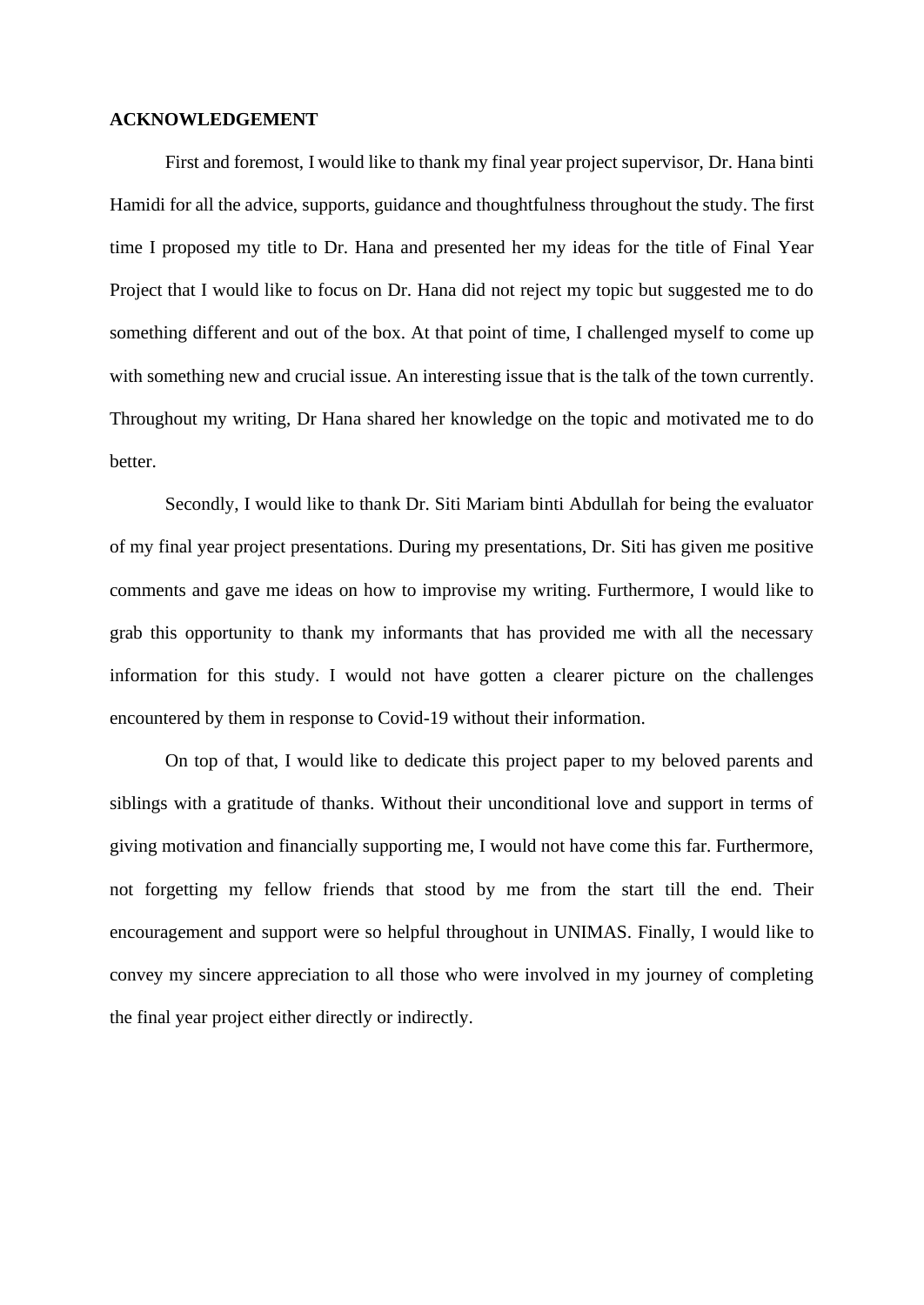# **CONTENT**

|                  |                                                       | 9              |  |
|------------------|-------------------------------------------------------|----------------|--|
|                  |                                                       | 10             |  |
| <b>CHAPTER 1</b> |                                                       |                |  |
|                  |                                                       |                |  |
| 1.1              |                                                       | $\mathbf{1}$   |  |
| 1.2              |                                                       | 3              |  |
| 1.3              |                                                       | 6              |  |
|                  |                                                       | 6              |  |
|                  |                                                       | 6              |  |
| 1.4              |                                                       | $\overline{7}$ |  |
| 1.5              |                                                       | $\overline{7}$ |  |
| 1.6              |                                                       | 8              |  |
| 1.7              |                                                       | 9              |  |
|                  |                                                       | 9              |  |
|                  |                                                       | 9              |  |
|                  |                                                       | <b>10</b>      |  |
|                  | 1.7.4 COVID-19                                        | 11             |  |
|                  | <b>1.7.5 TYPES OF SUPPORT NEEDED BY ENTREPRENEURS</b> | 11             |  |
|                  | 1.7.6 REQUIRED ENTREPRENEURIAL COMPETENCIES 12        |                |  |
| 1.8              |                                                       |                |  |
| 1.9              |                                                       |                |  |
| <b>CHAPTER 2</b> |                                                       |                |  |
|                  |                                                       |                |  |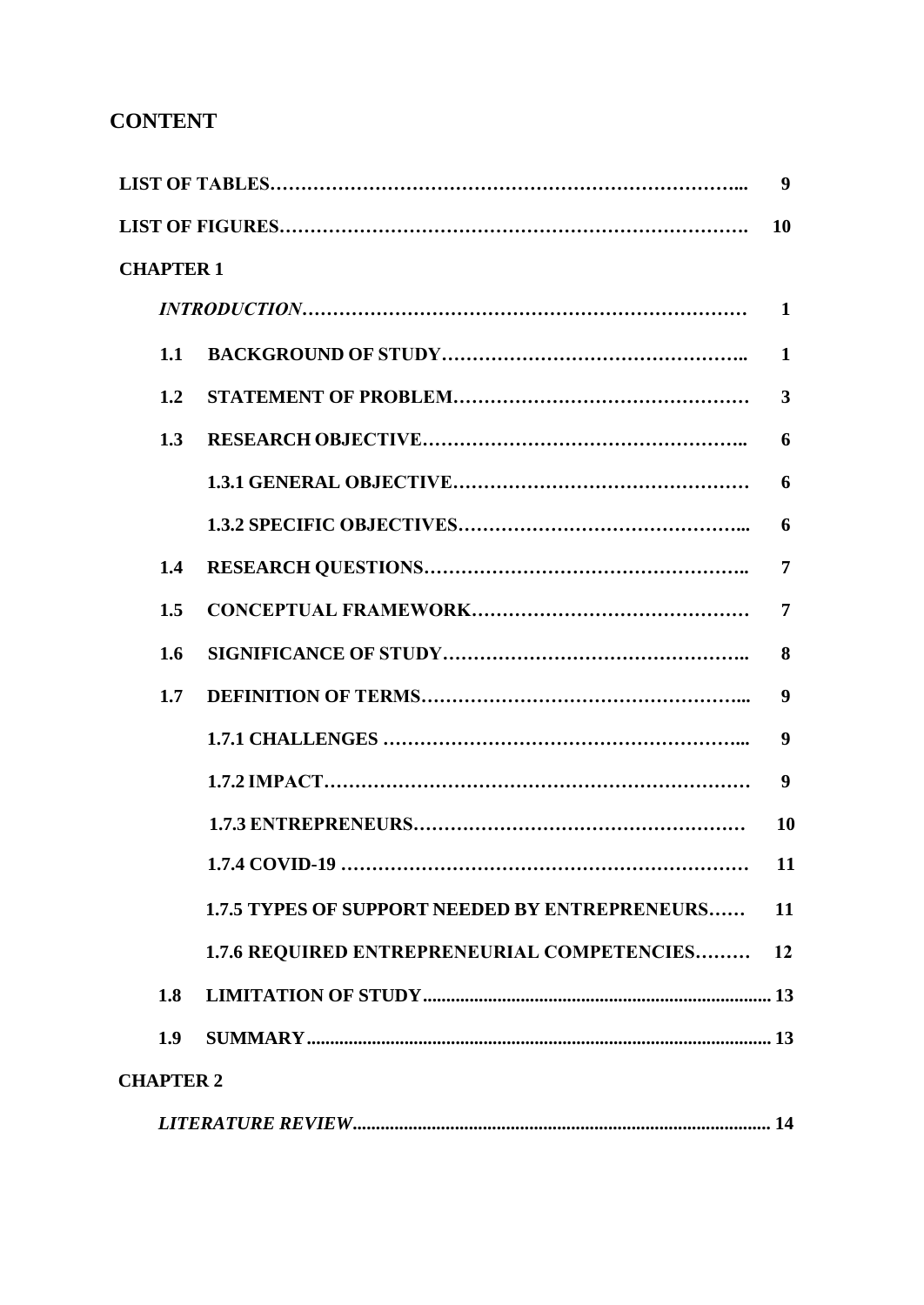| 2.1              |                                                                                                      |           |
|------------------|------------------------------------------------------------------------------------------------------|-----------|
| 2.2              | <b>IMPACT AND CHALLENGES ENCOUNTERED BY</b><br><b>ENTREPRENEURS IN RESPONSE TO COVID-19 PANDEMIC</b> | 14        |
| 2.3              | <b>TYPES OF SUPPORT NEEDED BY ENTREPRENEURS 16</b>                                                   |           |
| 2.4              | REQUIRED ENTREPRENEURIAL COMPETENCIES TO<br>WITHSTAND UNPREDICTABLE SITUATION                        | <b>18</b> |
| 2.5              |                                                                                                      |           |
| 2.6              |                                                                                                      |           |
| 2.7              |                                                                                                      |           |
| <b>CHAPTER 3</b> |                                                                                                      |           |
|                  |                                                                                                      |           |
| 3.1              |                                                                                                      |           |
| 3.2              |                                                                                                      |           |
| 3.3              |                                                                                                      |           |
| 3.4              |                                                                                                      |           |
|                  |                                                                                                      |           |
| 3.5              |                                                                                                      |           |
| 3.6              |                                                                                                      |           |
| 3.7              |                                                                                                      |           |
| 3.8              |                                                                                                      |           |
| 3.9              |                                                                                                      |           |
| <b>CHAPTER 4</b> |                                                                                                      |           |
|                  |                                                                                                      |           |
| 4.1              |                                                                                                      |           |
| 4.2              |                                                                                                      |           |
| 4.3              |                                                                                                      |           |
| 4.4              |                                                                                                      |           |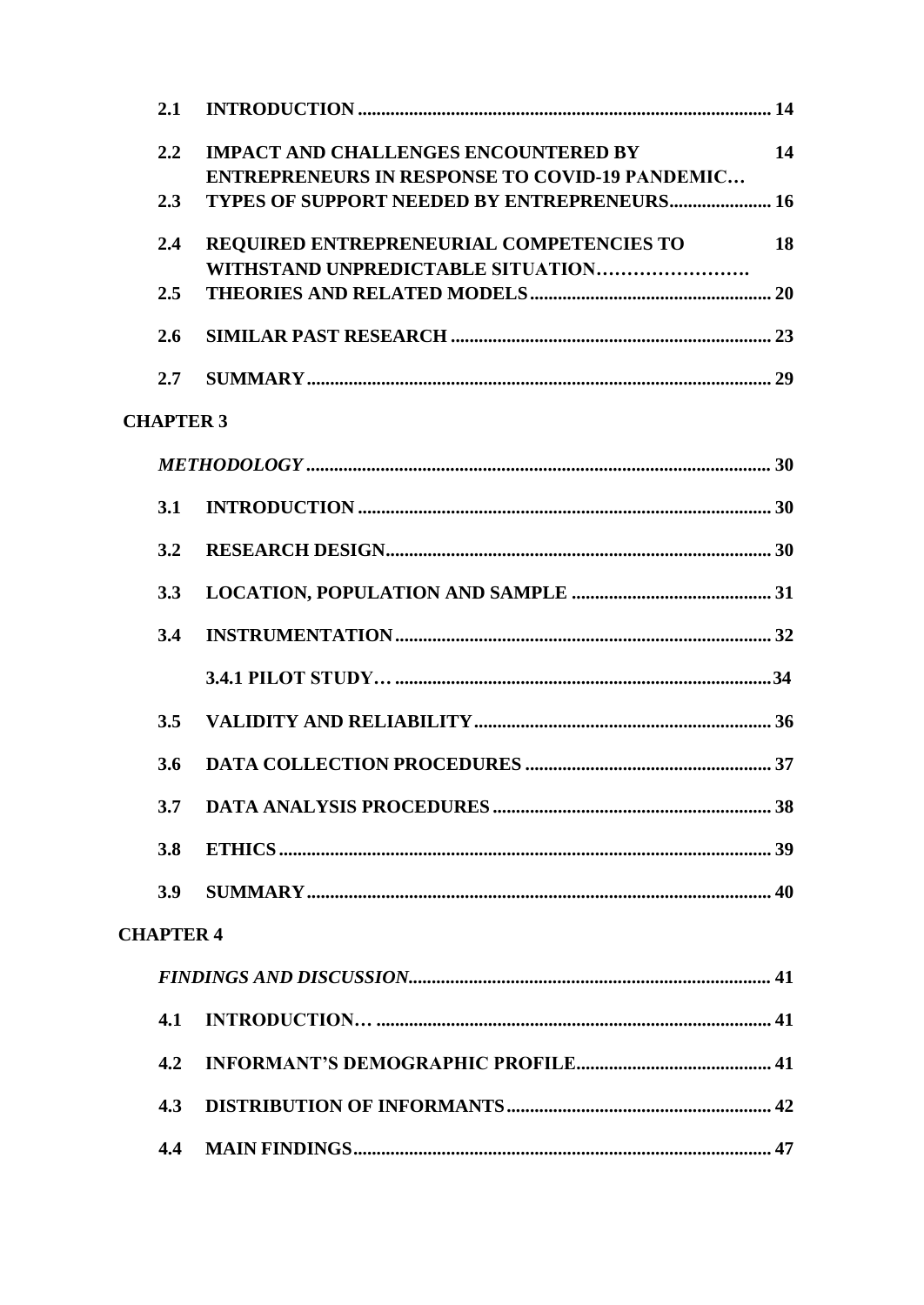| 4.5              |                                                 |
|------------------|-------------------------------------------------|
| 4.6              |                                                 |
| <b>CHAPTER 5</b> |                                                 |
|                  | CONCLUSION, IMPLICATIONS AND RECOMMENDATIONS 69 |
| 5.1              |                                                 |
| 5.2              |                                                 |
| 5.3              |                                                 |
| 5.4              |                                                 |
|                  |                                                 |
| 5.5              |                                                 |
|                  | 5.5.1 RECOMMENDATION FOR FUTURE RESEARCH 75     |
|                  |                                                 |
| 5.6              |                                                 |
|                  |                                                 |
|                  |                                                 |
|                  |                                                 |
|                  |                                                 |
|                  |                                                 |
|                  |                                                 |
|                  |                                                 |
|                  |                                                 |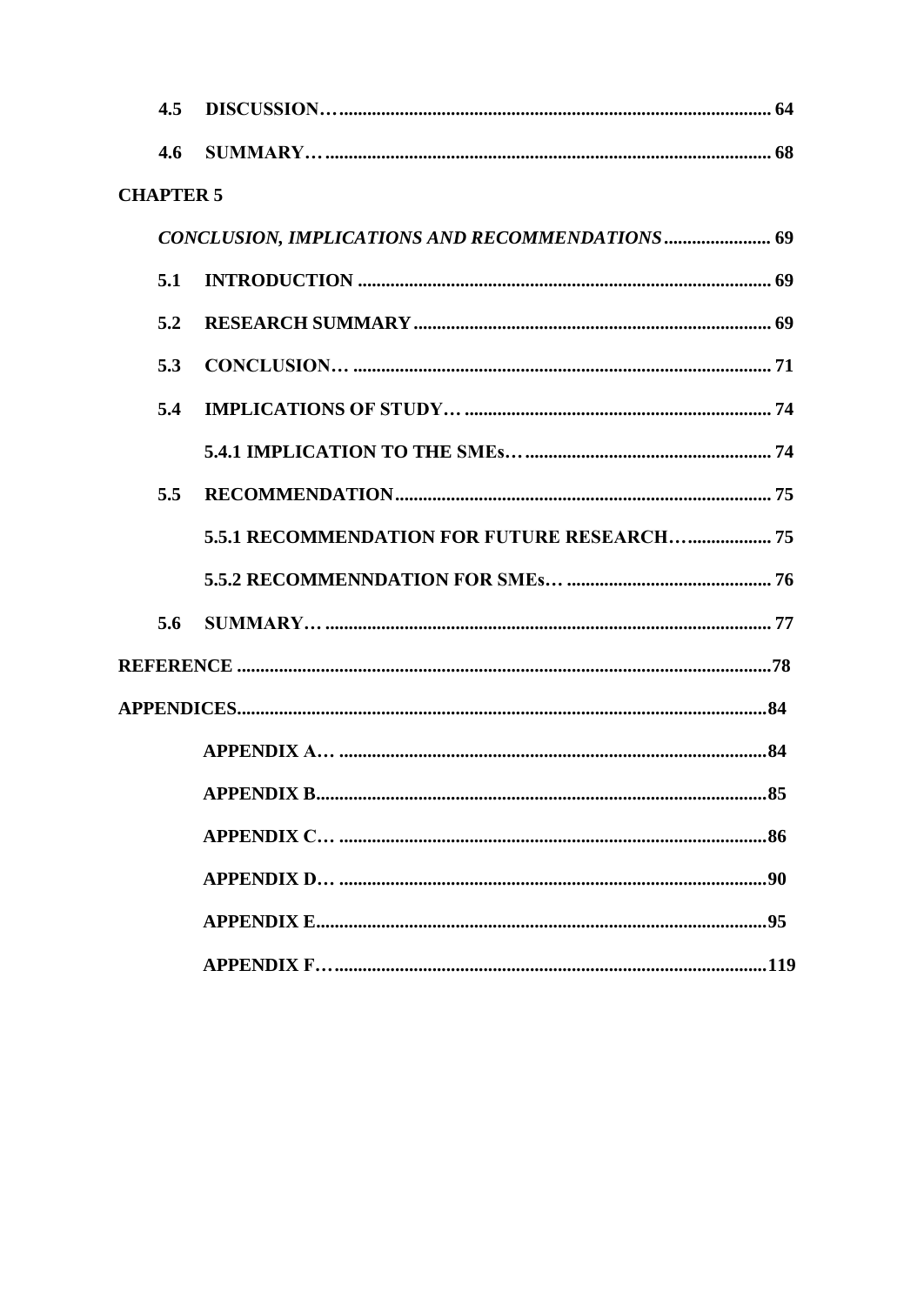# **LIST OF TABLES**

| <b>TABLE 1</b> | RESULT OF INTERVIEW QUESTIONS BEING MODIFIED     | 36 |
|----------------|--------------------------------------------------|----|
| <b>TABLE 2</b> | INFORMANTS' PERSONAL INFORMATION                 | 41 |
| <b>TABLE 3</b> | FREQUENCY OF INFORMANTS REVEALED THE             | 48 |
|                | OBSTACLES OCCURRED ACCORDING TO THE FIRST        |    |
|                |                                                  |    |
| <b>TABLE 4</b> | FREQUENCY ON HOW OFTEN THE INFORMANTS 51         |    |
|                | SHARED ACCORDING TO THE SECOND RESEARCH          |    |
|                |                                                  |    |
| TABLE 5        | FREQUENCY OF INFORMANTS REVEALED THE 54          |    |
|                | VARIETIES OF ESSENTIAL AID ACCORDING TO THE      |    |
|                |                                                  |    |
| TABLE 6        | FREQUENCY OF INFORMANTS REVEALED THE 57          |    |
|                | DESIRED ABILITIES TO ENDURE THE CRISIS           |    |
|                | <b>ACCORDING TO THE FOURTH RESEARCH QUESTION</b> |    |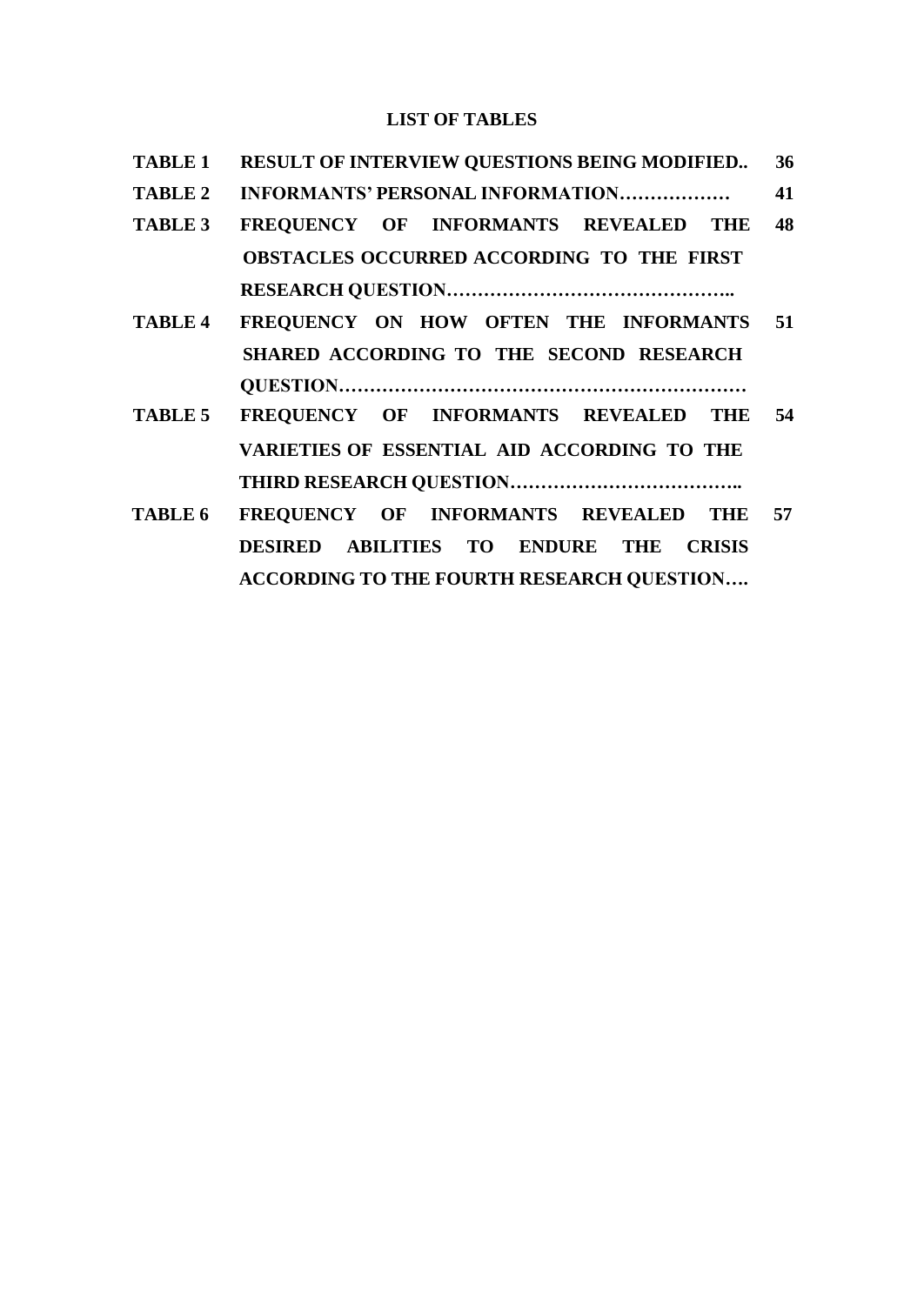# **LIST OF FIGURES**

| <b>FIGURE 1</b> |                                                    | 8  |
|-----------------|----------------------------------------------------|----|
| <b>FIGURE 2</b> | A MODEL OF ENTREPRENEURIAL COMPETENCY              | 23 |
|                 |                                                    |    |
| <b>FIGURE 3</b> | DISTRIBUTIONS OF INFORMANTS BASED ON GENDER        | 42 |
| <b>FIGURE 4</b> | <b>DISTRIBUTIONS OF INFORMANTS BASED ON AGE</b>    | 42 |
| <b>FIGURE 5</b> | DISTRIBUTION OF INFORMANTS BASED ON MARITAL        | 43 |
|                 | <b>STATUS</b>                                      |    |
| <b>FIGURE 6</b> | <b>DISTRIBUTIONS OF INFORMANTS BASED UPON THE</b>  | 43 |
|                 | <b>DURATION OF BUSINESS EXPERIENCE</b>             |    |
| <b>FIGURE 7</b> | <b>DISTRIBUTION OF INFORMANTS BASED ON NUMBER</b>  | 44 |
|                 | <b>OF EMPLOYEES</b>                                |    |
| <b>FIGURE 8</b> | SUMMARY OF OPEN CODES, CATEGORY, AND A THEME       | 60 |
|                 | <b>FROM RESEARCH QUESTION 1</b>                    |    |
| <b>FIGURE 9</b> | SUMMARY OF OPEN CODES, CATEGORIES AND              | 61 |
|                 | FINALLY THE THEME FROM RESEARCH QUESTION 2         |    |
|                 | FIGURE 10 SUMMARY OF OPEN CODES, CATEGORIES, AND A | 62 |
|                 | THEME FROM RESEARCH QUESTION 3                     |    |
|                 | FIGURE 11 SUMMARY OF OPEN CODES, CATEGORIES AND    | 63 |
|                 | FINALLY A THEME FROM RESEARCH QUESTION 4           |    |
|                 | FIGURE 12 NEW RESEARCH FRAMEWORK DEVELOPED FOR THE | 73 |
|                 | <b>CHALLENGES ENCOUNTERED BY ENTREPRENEURS IN</b>  |    |
|                 | RESPONSE TO COVID-19, SUNGAI SIPUT, IPOH.          |    |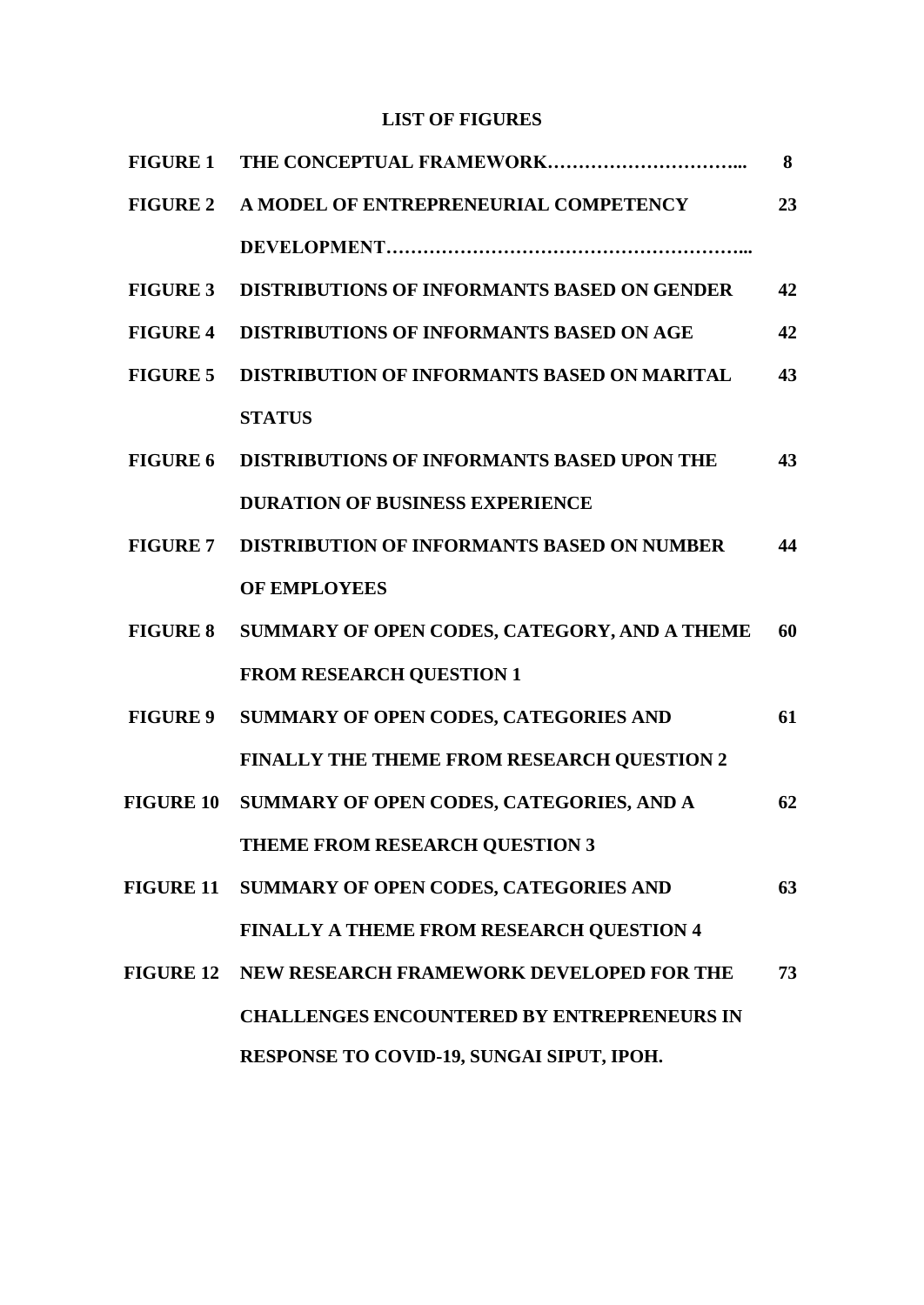#### **ABSTRACT**

This study aims to identify the challenges encountered by entrepreneurs in response to Covid-19 at Sungai Siput, Ipoh. Moreover, this study is specifically focused on entrepreneurs who are facing the current economic challenges during Covid-19 pandemic and what are the impacts and other related issues faced by them in response to Covid-19. This study was conducted to explore the type of support needed by entrepreneurs in response to Covid-19 and to determine the entrepreneurial competencies required to withstand situation such as the current pandemic. The research design used in this study is case study and interview is used as an instrument to collect necessary data from the informants. The most suitable sampling for this study were purposive sampling method. Finally, the results from this research also will assist the future researchers to focus more on the economy. This study will help the entrepreneurs to take preventive measures in order to prevent loss during any crisis. Furthermore, this research also may provide some information on the types of support by the entrepreneurs and entrepreneurial competencies needed to retain their businesses. This can be a ground for the entrepreneurs to have a proper future plan that can prevent any unpredictable situations such as Covid-19 pandemic.

*Keywords:* Entrepreneurs, impacts, challenges, support needed, entrepreneurial competencies.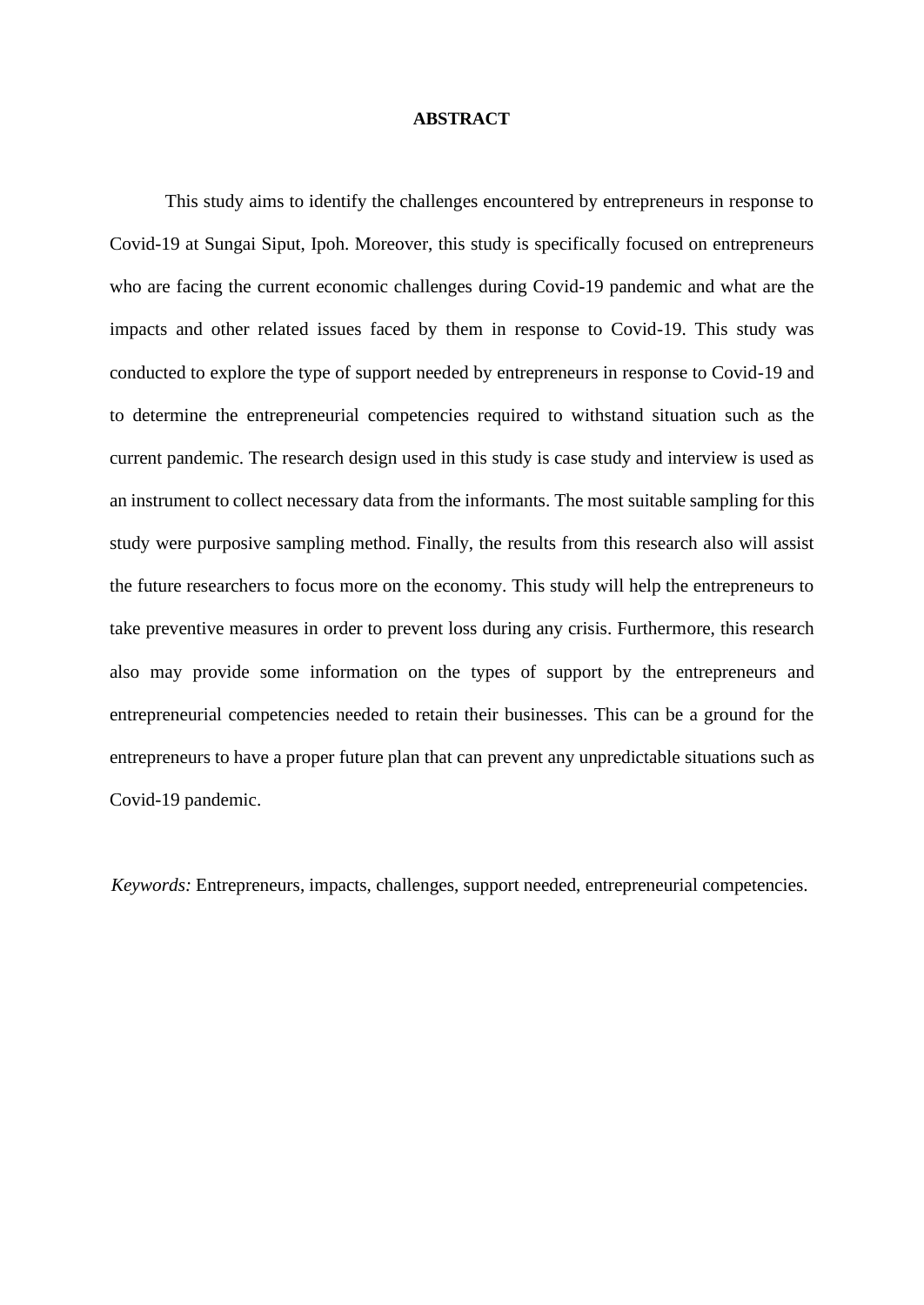#### *ABSTRAK*

*Kajian ini bertujuan untuk mengenal pasti cabaran yang dihadapi oleh usahawan sebagai tindak balas terhadap Covid-19 di Sungai Siput, Ipoh. Lebih-lebih lagi, kajian ini secara khusus berfokuskan kepada usahawan yang menghadapi cabaran ekonomi semasa pandemik Covid-19 dan kesan serta isu-isu lain yang dihadapi oleh mereka sebagai tindak balas terhadap Covid-19. Kajian ini dilakukan untuk menerokai pelbagai jenis sokongan yang diperlukan oleh usahawan sebagai tindak balas kepada Covid-19 dan untuk menentukan kecekapan keusahawanan yang diperlukan untuk menahan keadaan seperti wabak semasa. Reka bentuk kajian yang digunakan dalam kajian ini adalah kajian kes dan wawancara digunakan sebagai instrumen untuk mengumpulkan data yang diperlukan dari informan. Persampelan yang paling sesuai untuk kajian ini adalah kaedah persampelan bertujuan. Seterusnya, hasil penyelidikan ini juga akan membantu para penyelidik masa depan untuk lebih menumpukan perhatian kepada ekonomi. Kajian ini akan membantu usahawan mengambil langkah pencegahan untuk mengelakkan kerugian semasa menghadapi sebarang krisis. Selanjutnya, penyelidikan ini juga dapat memberikan beberapa maklumat mengenai jenis sokongan oleh pengusaha dan kompetensi keusahawanan yang diperlukan untuk mempertahankan perniagaan mereka. Ini dapat menjadi landasan bagi pengusaha untuk memiliki rancangan masa depan yang tepat yang dapat mencegah situasi yang tidak dapat diramalkan seperti pandemik Covid-19. Penyelidikan ini juga dapat memberikan beberapa maklumat mengenai jenis sokongan yang diperlukan dan kecekapan keusahawanan yang dihendak untuk mengekalkan perniagaan mereka.*

*Kata kunci: Usahawan, impak, cabaran,sokongan yang diperlukan, kecekapan keusahawanan.*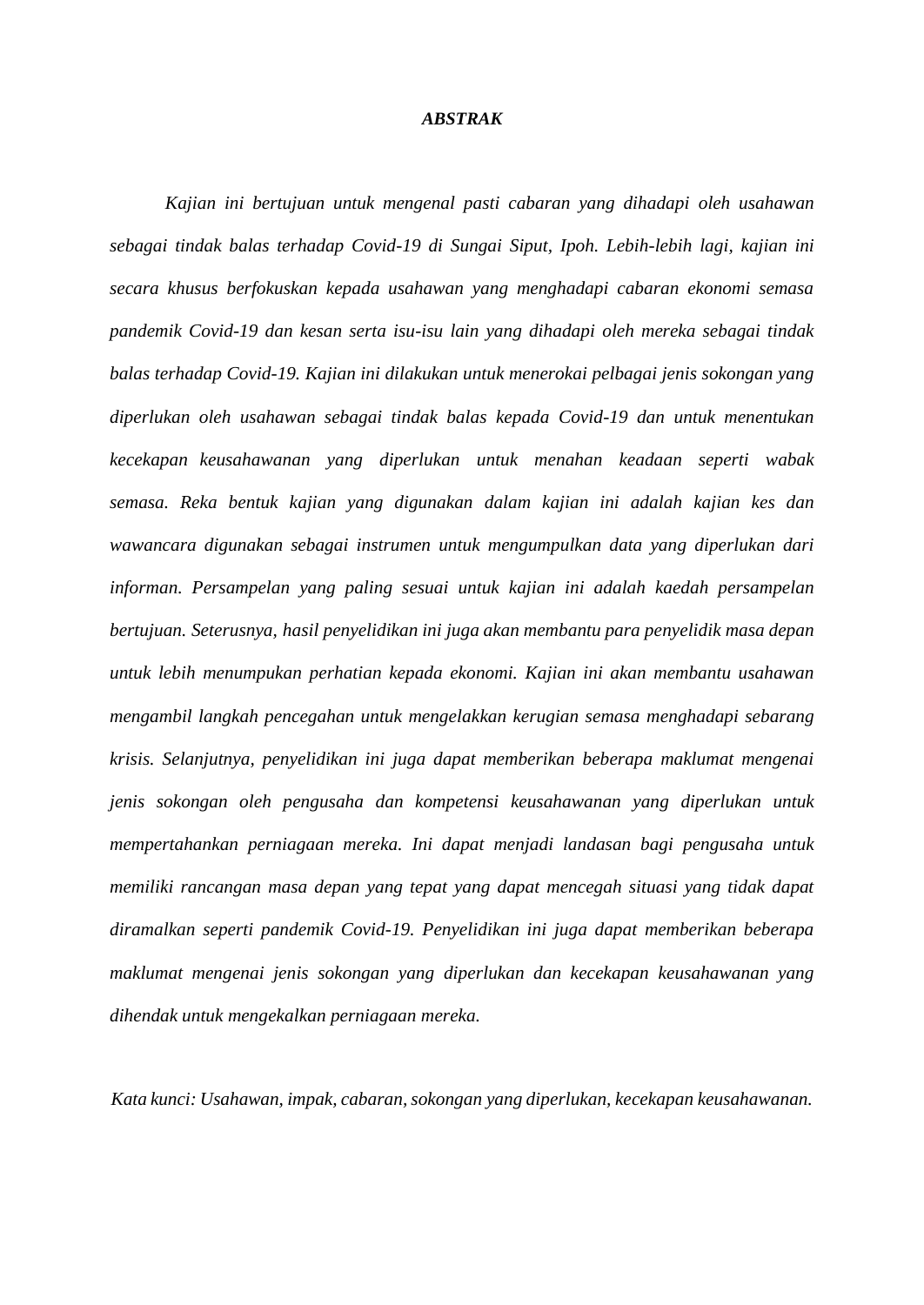# **Chapter One**

# *INTRODUCTION*

This chapter discusses the background of study, statement of problem, and objectives of this research. Research objective partitioned into general objective and specific objectives. Besides, the next section of this chapter includes research questions, conceptual framework and definition of terms. This part is in a general discusses about the purpose of this study, clarify related data about this research and answer the inquiry on the reason for the researcher needs to do this exploration.

# **1.1 Background of Study**

## **Pre-Existing Conditions to Covid-19**

Covid-19 pandemic crisis showed up in China in December 2019 and soon after became a worldwide widespread. As of May 26, 2020, 213 countries were affected, a total of 5,591,677 people infected, 347,944 deaths, and 2,368,016 patients recovered (Worldometers, 2020). Compared with previous critical event, the Covid-19 is more complicated. It made monstrous social and financial issues at all levels such as social phobia, unemployment, supply chain disturbance, stock showcase crashes, economic lockdown and de-globalization (Elvis et al., 2020). This Covid-19 widespread influenced the manufacturing and the services sector hospitality, tours and travels, healthcare, retail, banks, hotels, real estate, education, health, IT, recreation, media and others. The financial economic stress has started and will develop quickly. Whereas, lockdown and social distancing result in productivity loss on the one hand, they cause a sharp decline in request for products and services by the customers in the market on the other, hence driving to a collapse in financial action (Chaudery et al., 2020).

The Covid-19 pandemic crisis has somehow constrained numerous businesses to shut down completely, driving to an unordinary disruption of commerce in most industry divisions.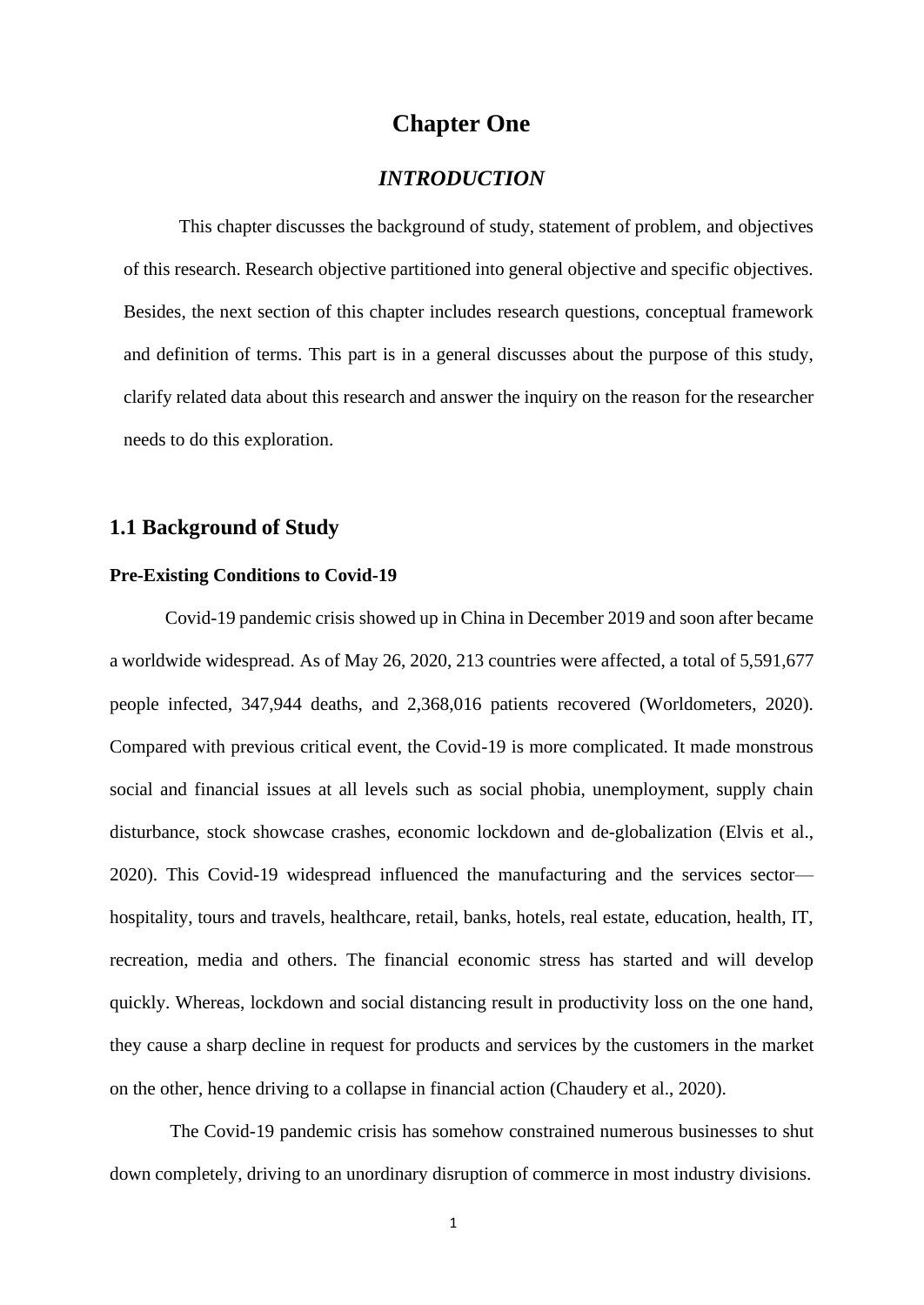Retailers and brands face many short-term challenges, such as those related to health and safety, the supply chain, the workforce, cash flow, consumer demand, sales, and marketing. This happens once we get through the pandemic, it is whole new different world to us compared to the one before the outbreak. All organizational functions are meant to draw attention and adjust spending or postpone tasks that will not bring value in the current environment. Companies, especially start-ups, have implemented an uncertain hiring freeze (Kuckertz et al., 2020).

## **Challenges of the Covid-19 on Entrepreneurships**

Covid-19 pandemic crisis expresses how market offerings are shaped at recent times and what is happening to the economy now, given the sequence of Covid-19 transmissions. Besides, this features the insights of the economy that offers to regenerate businesses in the wake of the Covid-19 pandemic, and the ensuing segment resulting into forming the modern economy qualities. Meanwhile, under normal circumstances, in a dynamic market climate, entrepreneurs have to combat because of the company scale and complexity and limited capital. They are aware of the fact that small businesses have fewer resources and barriers. Nevertheless, they were able to turn around and turn themselves into larger enterprises (Sharma, 2020). Maintaining the consistency of the business in the greatest challenge encountered by entrepreneurs. Furthermore, the lockdown in the nations has slowed the rate of business. Entrepreneurs are finding it hard to operate their stores. They are finding it difficult to retain the continuity of the business due to low demand and limited time for the business to operate (Sharma, 2020).

### **Impact of the Covid-19 Pandemic on Business**

Although it is still difficult to determine the ultimate effect of COVID-19 on the economy of China and the world, many economists agree that the impact of the COVID-19 outbreak are likely to outweigh those of the coronavirus outbreak. (Bouey,2020). Business normally results from loss of revenue, decreased sales volume, failure to satisfy contract terms,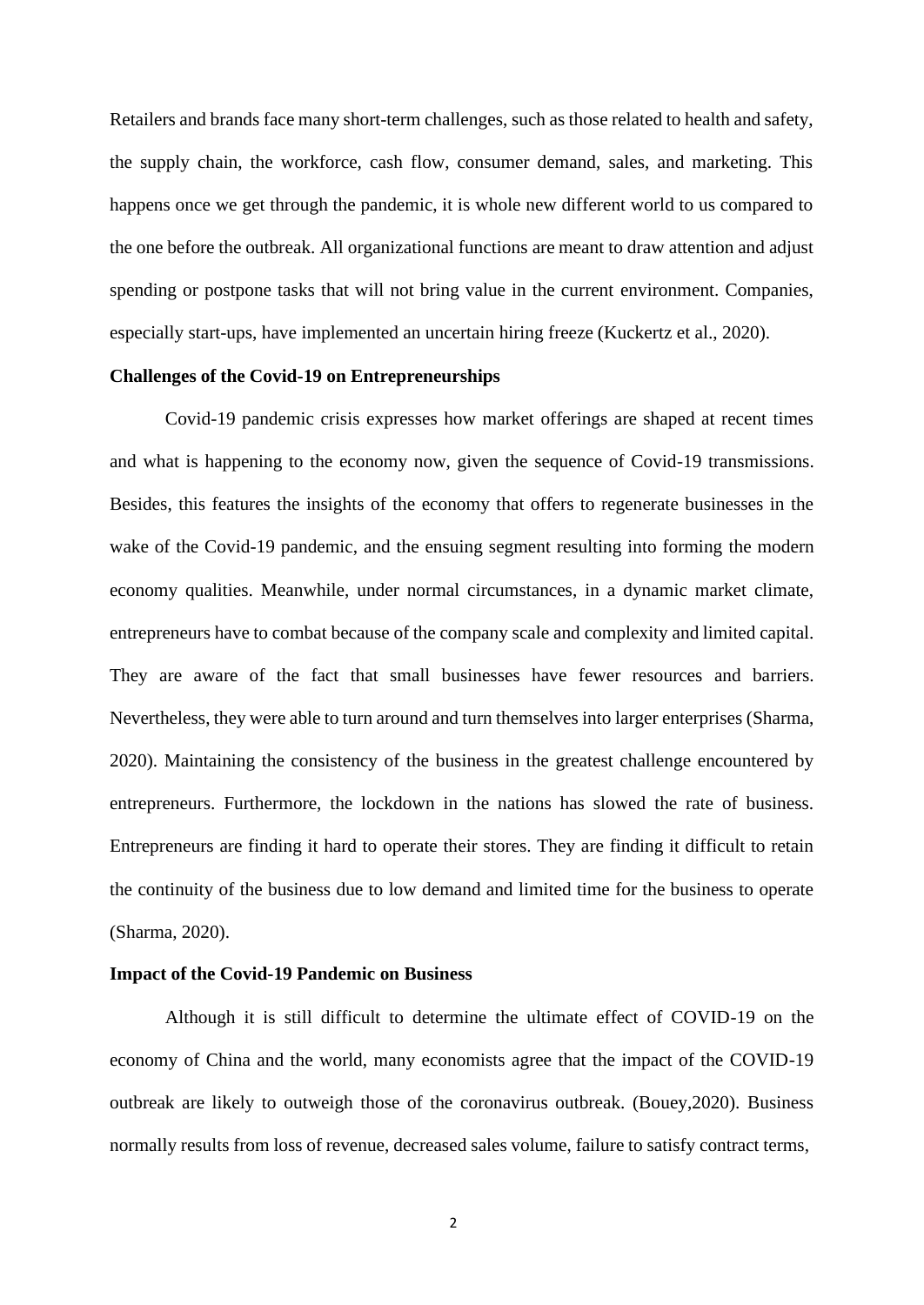trouble with cash flow, decreased number of employees, and even company closures during or after crises (Alves et al., 2020). Covid-19 pandemic crisis incidents may also put entrepreneurs and management under mental and behavioral stress. Besides, in consideration of social, economic and spatial factors, the municipal authorities should keep up with the traders and work closely with market leadership, as new norm on adjusting to the protocol of social distancing and taking preventive measures would take a while to normalize. (Asante & Mills, 2020). Furthermore, social distancing affects this trader-to-trader and trader-to customer relations and limits market intuitive to simply financial exchanges. The widespread pandemic, mass quarantine and travel ban has had an effect on the stability of both domestic and foreign businesses (Bouey,2020). Several shoppers suggested that food prices had been purposely raised by the traders to take advantage of the purchasing panic. Nonetheless, retailers reported that prices of commodities have risen, and hence the resulting rise in prices (Asante  $\&$ Mills,2020).

# **1.2 Statement of Problem**

The ongoing pandemic of Covid-19 is causing unparalleled economic disruptions across countries, and Malaysia is no exception. The pandemic has significantly impacted and continues to threaten the world's economy. Therefore, Covid-19 is expected to have an economic effect on all areas, including development, foreign trade, financial markets, jobs, wages, poverty and many other factors (Sahoo & Ashwani, 2020). The lockdown is turning into an economic knockout on the economic front. Rising adverse effects on jobs, wages and livelihoods, disrupting supply chains and upstream industries, and exacerbating disparities, poverty and difficulties, particularly among the most vulnerable, are slowing the Malaysian economy (Lim, 2020).

Studies indicate that the pandemic had already triggered major dislocation among small businesses just several weeks after its inception and prior to government aid availability (Bartik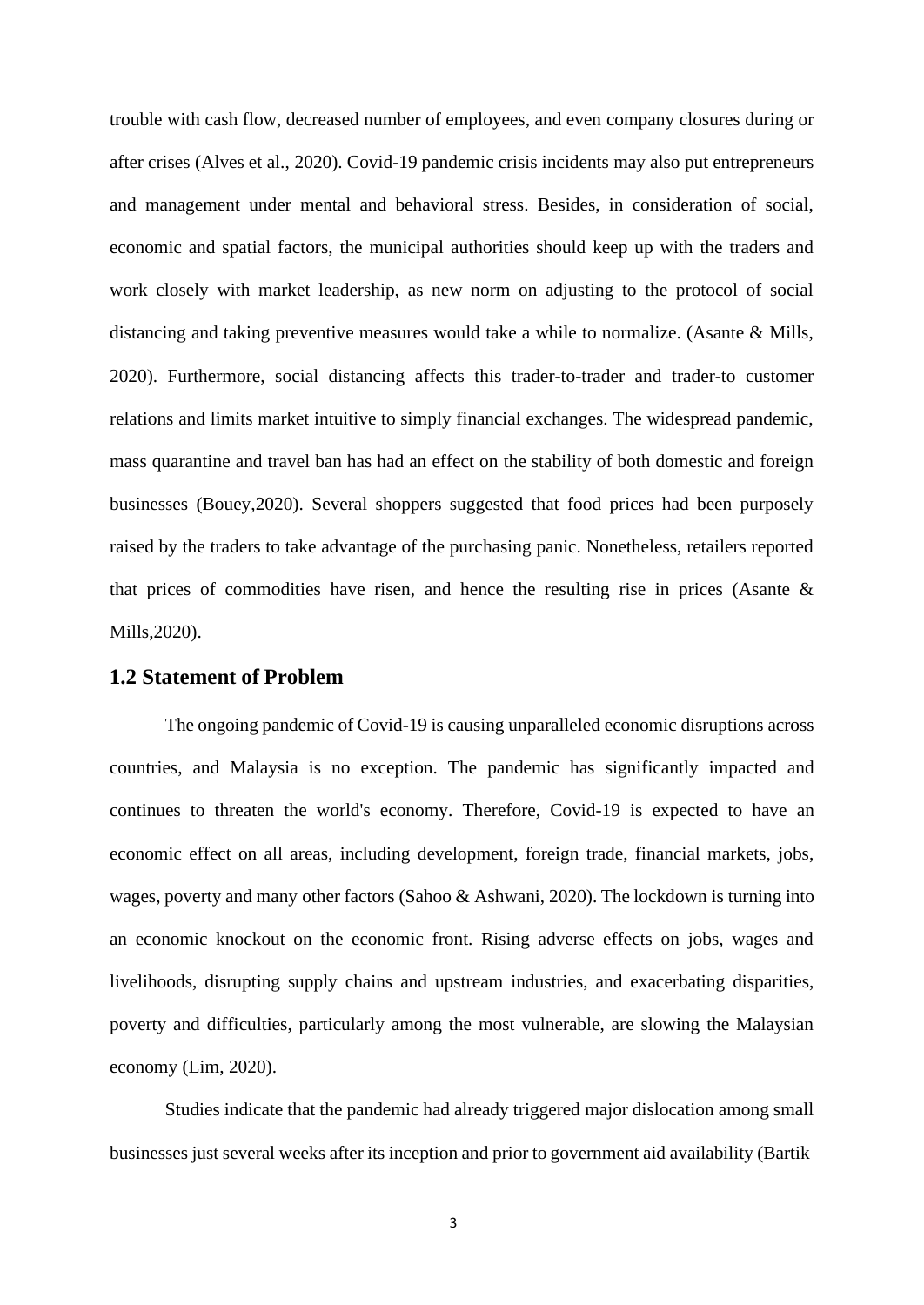et al, 2020). There is a lack of opportunities for small and medium-sized companies to deal with the difficulty Covid-19 produced. Especially, the small businesses also under normal circumstances, because of the scope and size of company and limited capital, they also have to struggle in the competitive business climate. Even though small business enterprises have less money, it is known that they have been able to turn around the obstacles and transform themselves into big businesses all these whiles (Sharma,2020). Hence, it was unpredictable disaster to the entrepreneurs and a situation where they had no clue towards their next move.

Entrepreneurs encountered plenty of challenges and impact amid survival during the Covid-19 pandemic crisis. The biggest challenge faced by SMEs is to maintain continuity of business. Thus, the lock down in the countries has slowed the speed of business also. Small companies are finding it difficult to run their shops. Due to limited demand and limited allowed time to open the business, they are finding it challenging to maintain the continuity of the business.

Meanwhile, to the prior of this research's second objective which is to explore the type of support needed by entrepreneurs, there are few policies of considerations and guidance for the entrepreneurs to balance their business progressions. Lim (2020) stated that "During the pandemic and Conditional Movement Control Order (CMCO) phases in Malaysia, the focus should be on supporting business continuity to save as many jobs as possible and to provide the basis for a smoother and quicker recovery by preventing permanent business closures for instance, cash assistance and cost alleviation measures are essential components of a response package but need to be appropriately designed and delivered".

Besides, supporting businesses to adjust the output of products or services in order to react to the pandemic, help for adjustment to new business conditions, including virtual markets and introducing legislation to provide temporary relief for entrepreneurs undertaking from legal proceedings resulting from the failure to meet obligations in defined contracts (Lim,2020).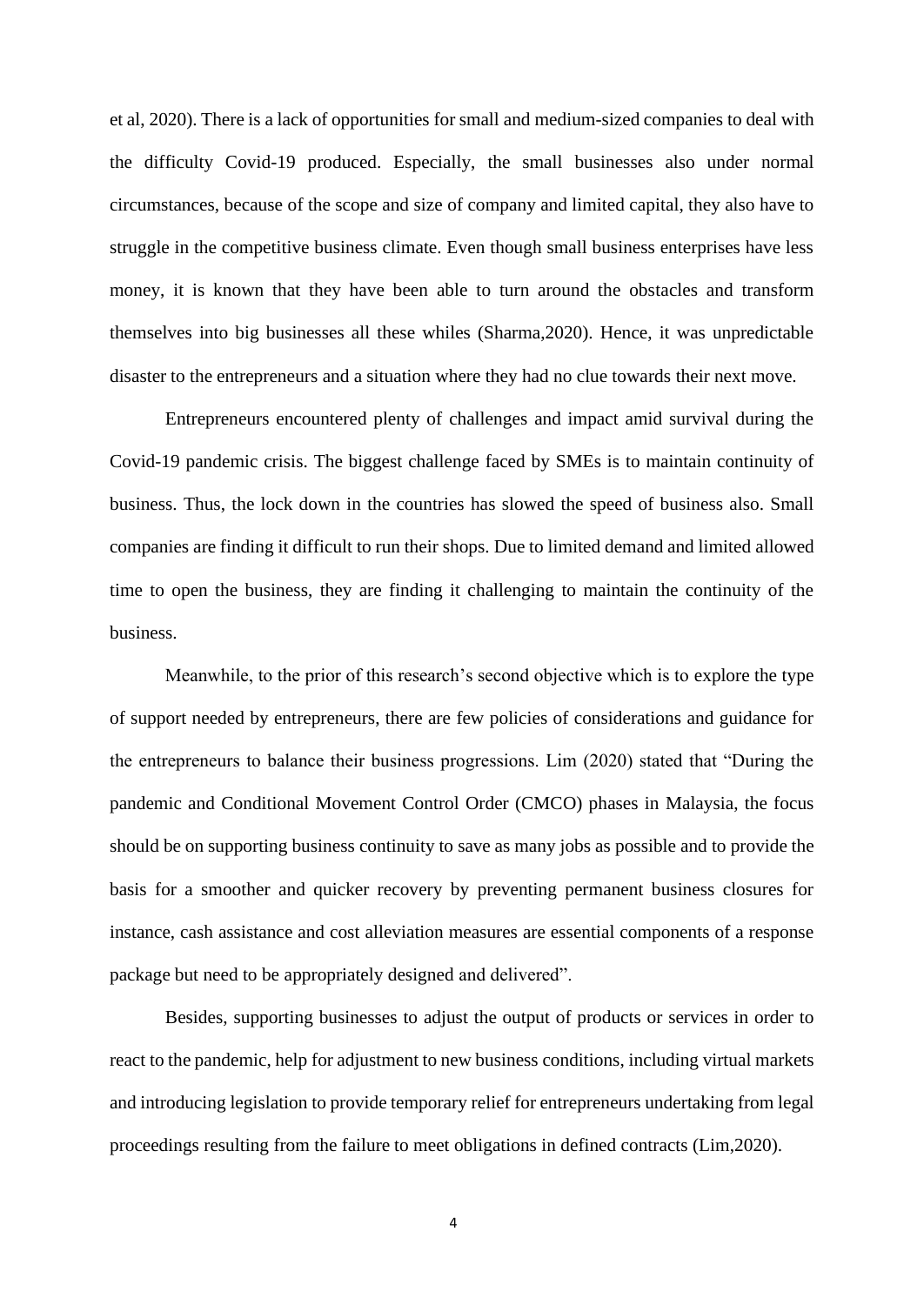On 6 April 2020, the Prime Minister of Malaysia has announced an additional stimulus package aimed at supporting small and medium-sized enterprises and micro-enterprises, representing two-thirds of the workforce and 40 per cent of the economy, according to him (Lim,2020). Businesses would need support to restart operations and eventually restore and reinvigorate productivity growth by opening up almost all economic activities under the CMCO. In short, the type of supports provided to businesses initiatives need to be differentiated not only on the basis of size scale but above all, on industry variations.

One of the driving factors of entrepreneurial competence research and practice is the alleged association with business performance and growth, and thus with economic development. Competencies for small businesses indicate the skill of the entrepreneur of his or her. In the particular context in which the organization works, collaborators develop, use and grow capital effectively for their business purposes. Thus, there is a direct correlation between skills, value development, and the strategy and growth of the business. The company's success and failure depend heavily on the competencies of the person (Mitchelmore & Rowley, 2010). The use of competencies helps organizations to define diverse sets of desired individual characteristics and requirements results more parsimoniously (Hayton & Kelley,2006). While one side focuses on the core business competencies that are needed at a time, such as proactivity, risk-taking change, seeing opportunities, soft networking, decision-making, imagination, and innovation.

Meanwhile, the other side is more important which consist of leadership, teamwork, experience, and problem-solving are involved in running the efficient organization (Arafeh, 2016). Furthermore, there have been a variety of studies invarious contexts that have tried to produce lists of entrepreneurial competence with differentdegrees of categorization. Specific entrepreneurial competencies are indicated in the sense ofeffective observable behaviors in the context of entrepreneur role (Hayton & Kelley,2006). Entrepreneurial competency research has focused on competency on the aspects of an

5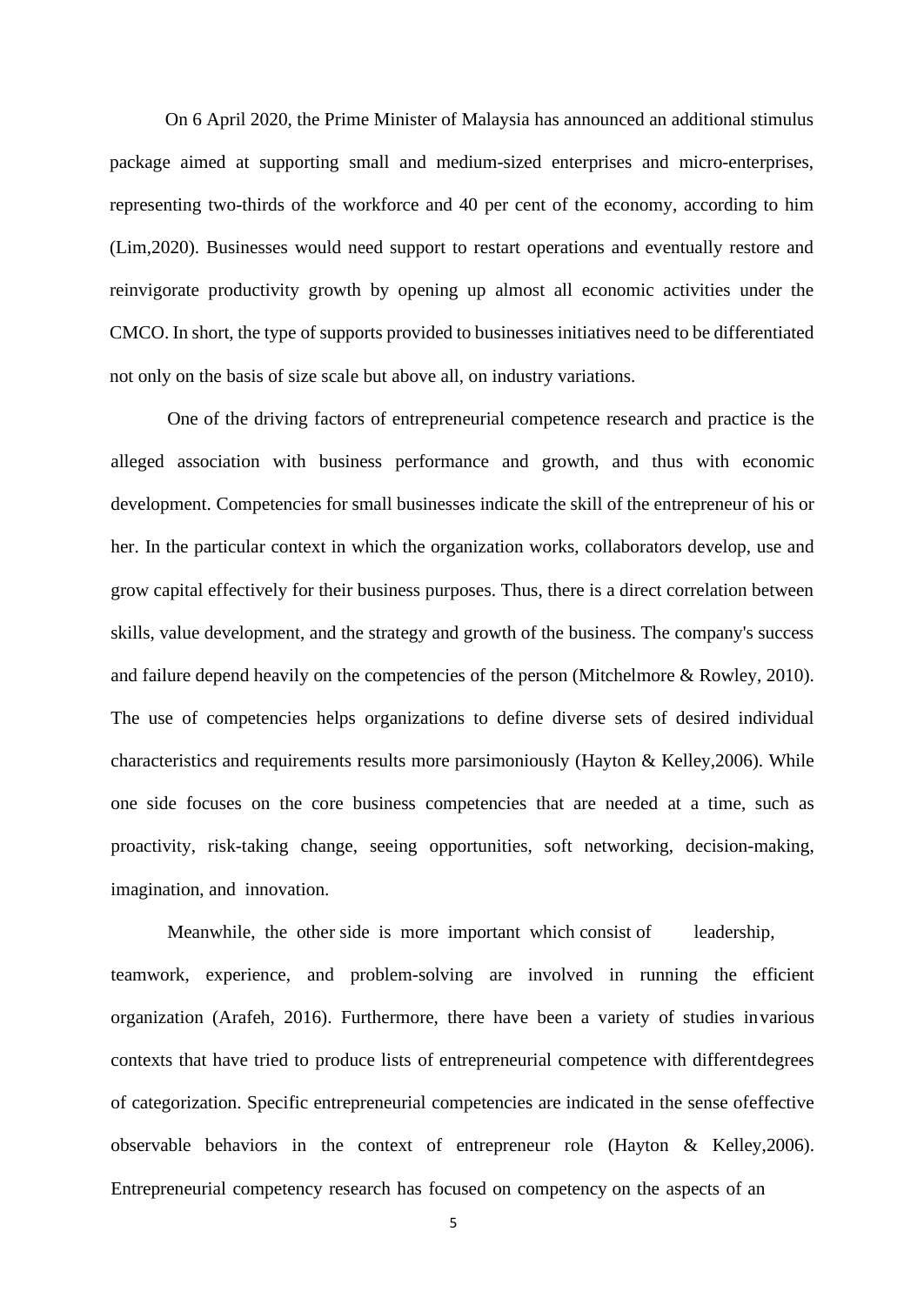individual, such as their knowledge and skills, that enable them to be competent (Mitchelmore & Rowley, 2010).

In short, entrepreneurial competencies consist of elements that are profoundly embedded in the context of an individual such as traits, character, attitudes, social function and self-image as well as those that can be learned at work or through training and education for instance, skills, knowledge and experience gained (Mitchelmore & Rowley, 2010). Entrepreneurial competencies are about helping to teach people to behave in such ways. Consequently, it is possible to identify competencies in the context of entrepreneurship and provide a valuable context for reflection and development of entrepreneurs and organization.

The purpose of the study is to identify the challenges encountered by entrepreneurs in response to Covid-19 at Sungai Siput, Ipoh and to discover the impacts encountered by entrepreneurs and to explore the type of support needed by entrepreneurs and at the same time, to determine the entrepreneurial competencies required to withstand the current Covid-19 pandemic.

# **1.3 Research Objective**

# **1.3.1 General Objective**

The general objective of this research is to identify the challenges encountered by entrepreneurs in response to Covid-19 at Sungai Siput, Ipoh.

# **1.3.2 Specific Objectives**

There are several research objectives that this study attempts to achieve which are:

1. To discover the challenges encountered by entrepreneurs in response to Covid-19 at Sungai Siput, Ipoh.

2. To discover the impact encountered by entrepreneurs in response to Covid-19 at Sungai Siput, Ipoh.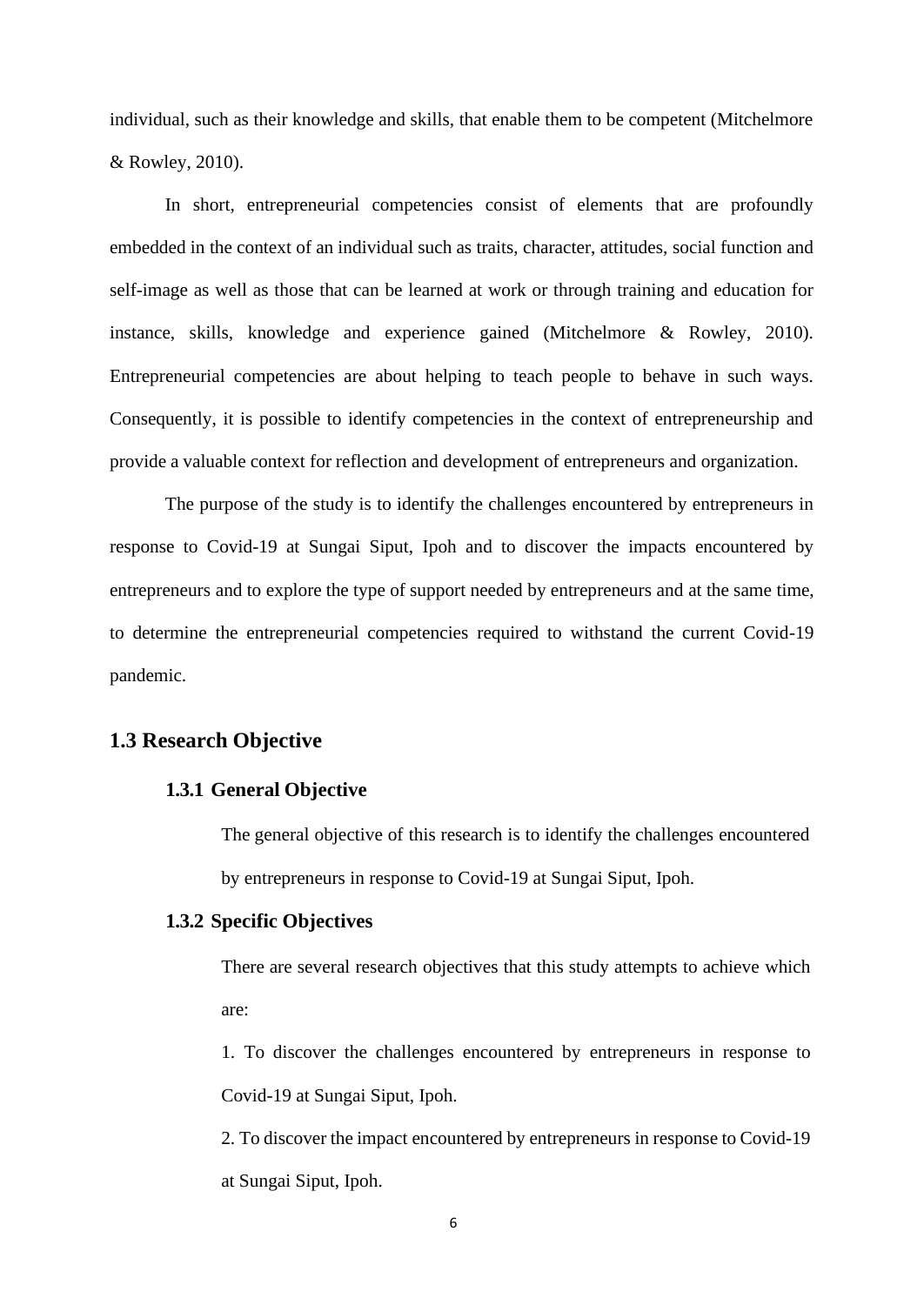3. To explore the type of support needed by entrepreneurs in response to Covid-19 at Sungai Siput, Ipoh.

4. To determine the entrepreneurial competencies required to withstand situation such as the current pandemic.

# **1.4 Research Questions**

1. What are the challenges encountered by the entrepreneurs to maintain the continuity of their businesses in response to Covid-19?

2. What are the impacts caused by Covid-19 to the entrepreneurs and to their businesses?

3. What are the types of support needed by entrepreneurs to remain productive in response to Covid-19?

4. What are the entrepreneurial competencies required for entrepreneurs to withstand this pandemic situation?

# **1.5 Conceptual Framework**

The main reason of the study is to identify the challenges encountered by entrepreneurs in response to Covid-19 at Sungai Siput, Ipoh. There are four objectives of the study that may influence entrepreneurs' businesses in response to the Covid-19 pandemic. The four objectives consist of the possible challenges and the impact that they encountered during the Covid-19 pandemic, the type of support needed by the entrepreneurs and required entrepreneurial competencies to ensure their businesses do perform well.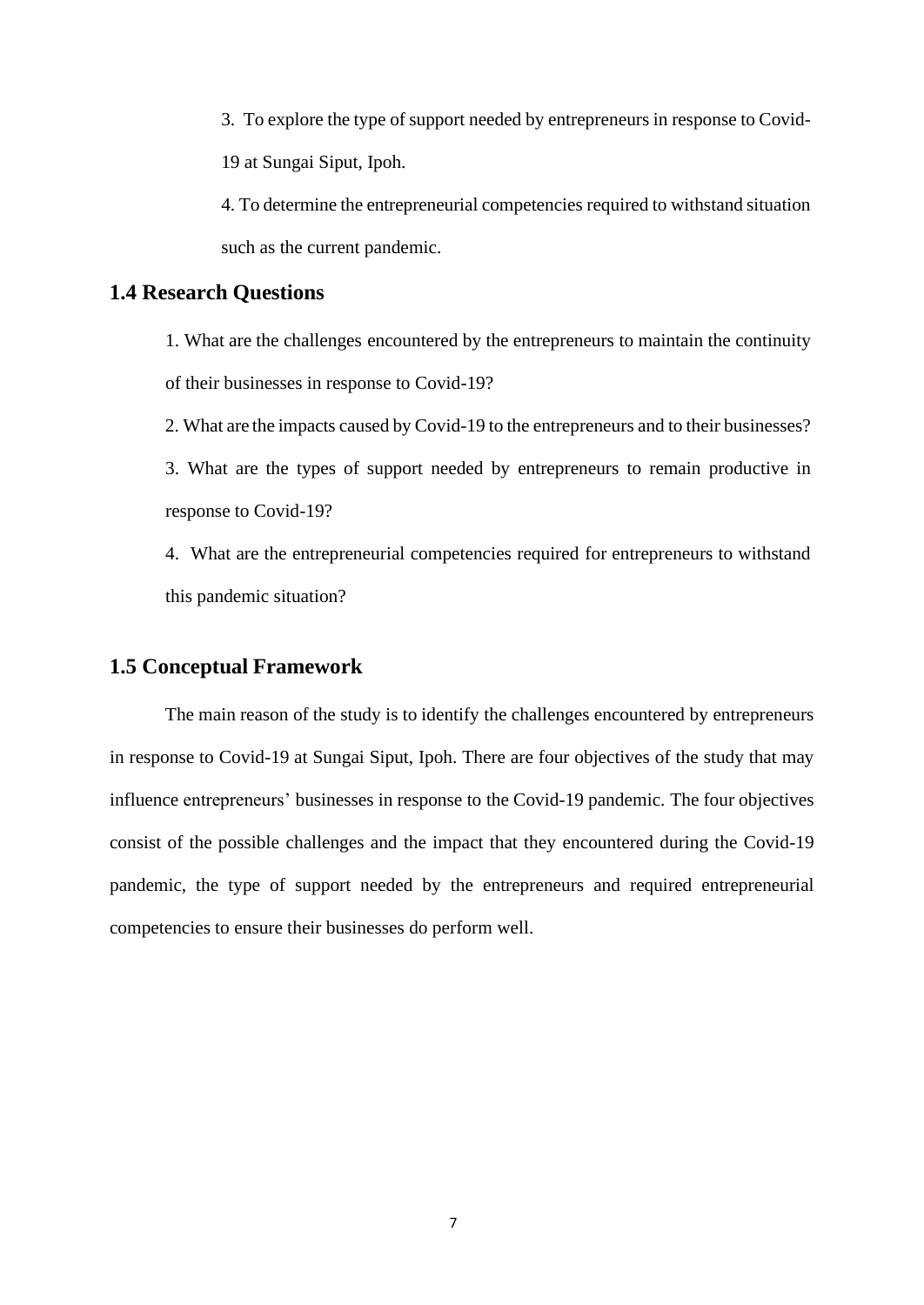

*Figure 1: The Conceptual Framework*

# **1.6 Significance of Study**

The research can be said to be significant since this research can contribute to different aspects. Encountering the issues and the challenges faced by the entrepreneurs in response to Covid-19 is the understanding of how far the entrepreneurs needs attention from the respected authorities. Thus, this research has been done for the further or more understanding on the impact and the challenges encountered by entrepreneurs in response to Covid-19 and the type of support and entrepreneurial competencies needed by entrepreneurs to maintain their continuity of their businesses. This research also will assist the future researchers to focus more on the economy. This study will help the entrepreneurs to take preventive measures in order to prevent loss during any crisis.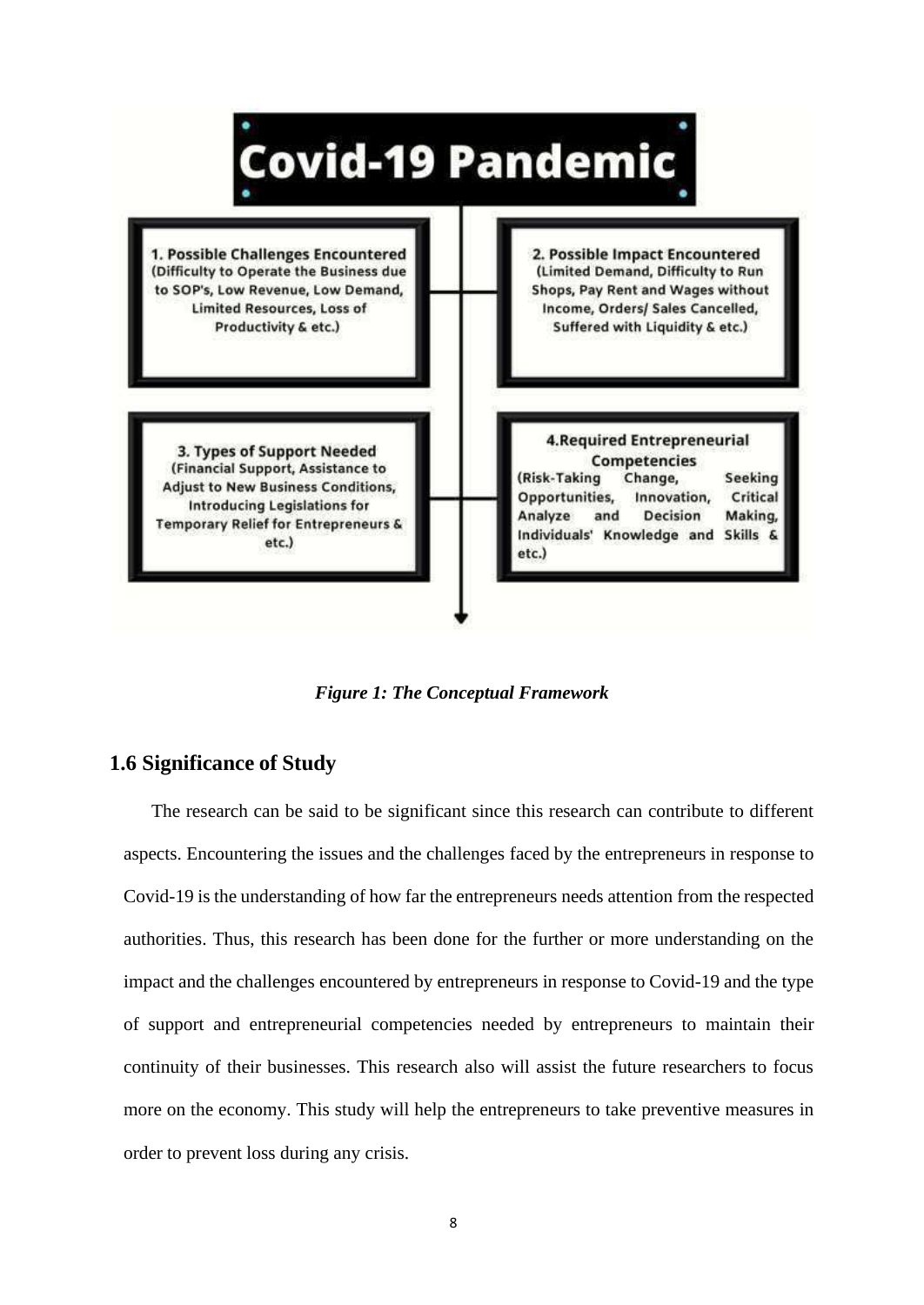In addition, this research and investigation occurred will give some observational information on the challenges encountered by entrepreneurs and the impact of Covid-19 pandemic on their business. Furthermore, this research also may provide some information on the types of support by the entrepreneurs and entrepreneurial competencies needed to retain their businesses. Besides, Human Resource can know what specific types of entrepreneurial competencies does and entrepreneur requires in order to have a successful business despite the Covid-19 pandemic.

# **1.7 Definition of Terms**

# **1.7.1 Challenges**

### **Conceptual Definition:**

On the path to success, entrepreneurs must face various obstacles, in particular with respect to access to finance. At some point, all entrepreneurs would feel overwhelmed with the many obligations falling on their shoulders. Overestimating progress, misguided intent, mindset of the negative, impoverished company, incentive for staff, lack of resources are the common challenges faced by entrepreneurs (Kanchana et al.,2013).

#### **Operational Definition:**

Operationally defining the concept of entrepreneurs' challenge would be the first step in addressing levels of challenge. An operational definition can facilitate measuring the level of entrepreneurs' challenges. Then, adjusting challenge levels could affect the goals, improvement and strategy (Clair & Hackett, 2012).

## **1.7.2 Impact**

#### **Conceptual Definition:**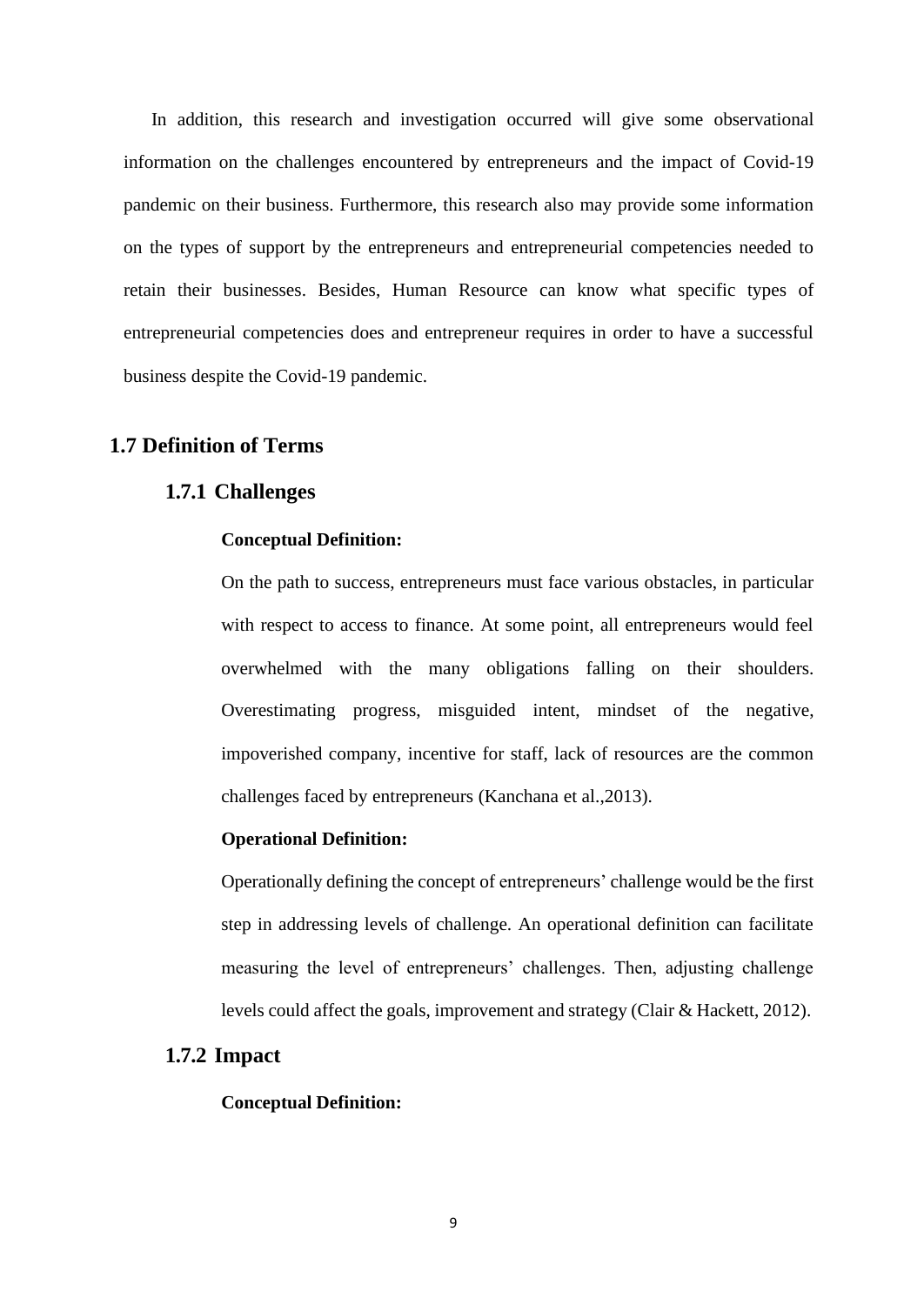The impact of the pandemic on the economy is huge across sectors and at various levels of capacity utilization. As a result, COVID-19's economic impact is projected to be felt across the board, including growth, international commerce, financial markets, unemployment, income, poverty, and a variety of other factors. Thus, the virus's spread could have a significant impact on the business growth (Sahoo & Ashwani, 2020).

### **Operational Definition:**

The severity of business interruptions during this Covid-19 pandemic will be determined by the length of the crisis as well as the financial fragility of businesses (Bartik et al, 2020).

# **1.7.3 Entrepreneurs**

### **Conceptual Definition:**

The term entrepreneur, in French, if literally translated, means "go-between" and has been used since the 12th Century" (Pahuja & Sanjeev, 2015). The term entrepreneur was used for a person who agreed to contracts within the government to perform a services or supply demanding goods since the contract price was fixed , any resulting profits or losses bear by the entrepreneurs. Richard Cantillon, a noted French economist during 17th century, developed one the early theories of entrepreneur and is credited as the founder of the term. He viewed the business visionary as the risk-taker. He characterized entrepreneurs or business visionary as a shipper or agriculturist "who buys at a certain cost and offers at a dubious cost and bears the working risk. Entrepreneurs also defined to have inconsistencies between supply goods and request and finding alternatives ways for buying cheaply and offering at best cost (Pahuja &Sanjeev,2015).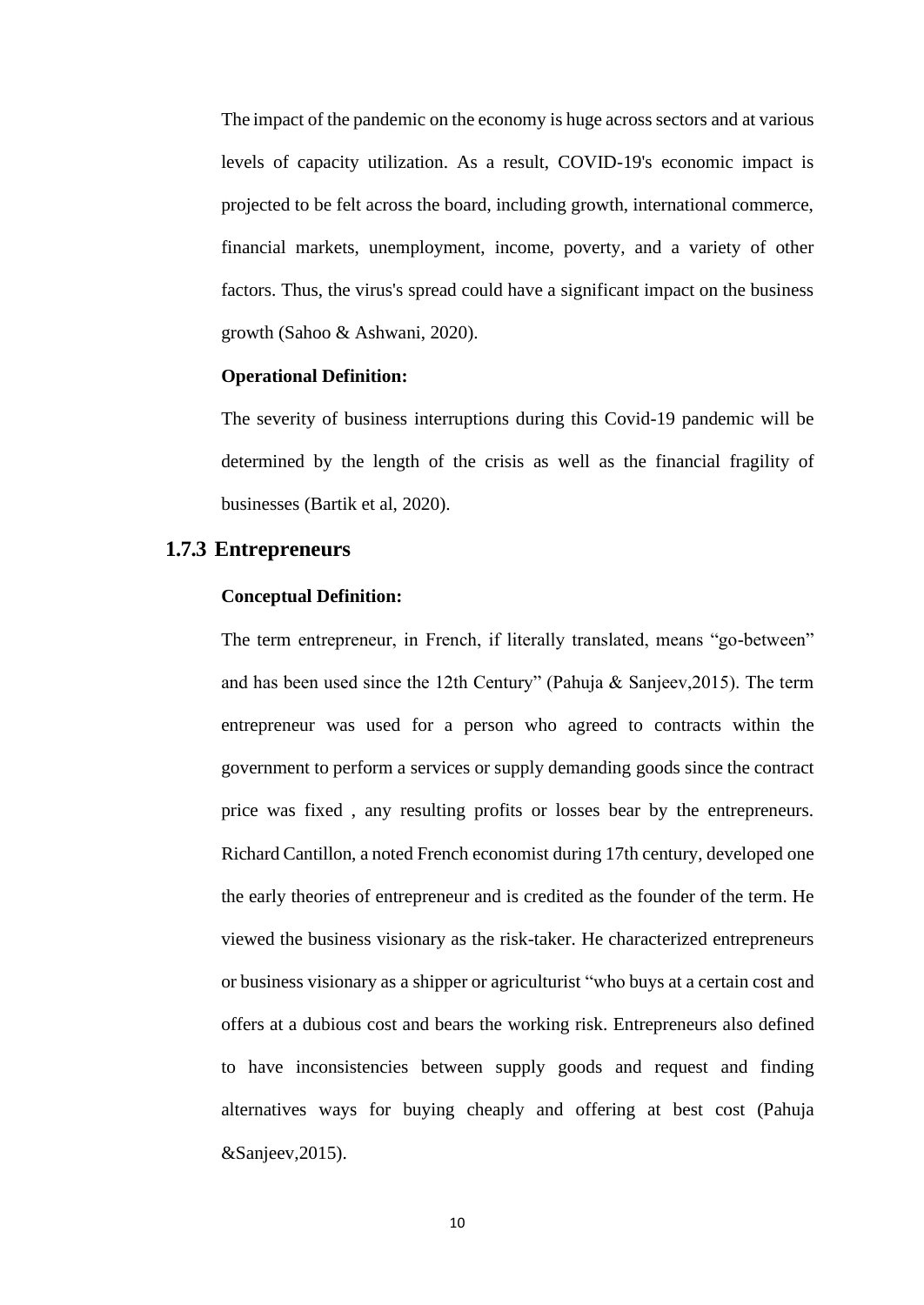### **Operational Definition:**

In particular, the operational definition of an entrepreneur is the formation of organizations, creativity in the context of the organization, pursuit of a discontinuous opportunity, development of value, uniqueness, development towards growth (Carton et al.,1998).

# **1.7.4 Covid-19**

### **Conceptual Definition:**

Coronaviruses are positive-sense RNA viruses with a large and promiscuous variety of natural hosts and multiple systems that are affected. In humans, coronaviruses can cause clinical diseases that can range from the common cold to more serious respiratory diseases. The recent emergence of SARS-CoV-2 (Coronavirus) has caused havoc in China and the global population's pandemic situation, leading to new outbreaks of disease that have not been managed to date by high efforts they're being put in to fight this virus (Dharma et al.,2020).

### **Operational Definition:**

At display, we are not in a position to viably treat COVID-19 since neither affirmed immunizations nor particular antiviral drugs for treating human coronavirus infections are accessible. Most countries are making efforts to avoid encourage the spreading of this possibly dangerous infection by executing preventive and control procedures (Dharma et al.,2020).

# **1.7.5 Types of Support Needed by Entrepreneurs**

## **Conceptual Definition:**

If the individual wanted to be successful in a given region, encouragement would be required, encouraging the individual to consider other objectives that had not previously been accomplished. They have been established or even considered